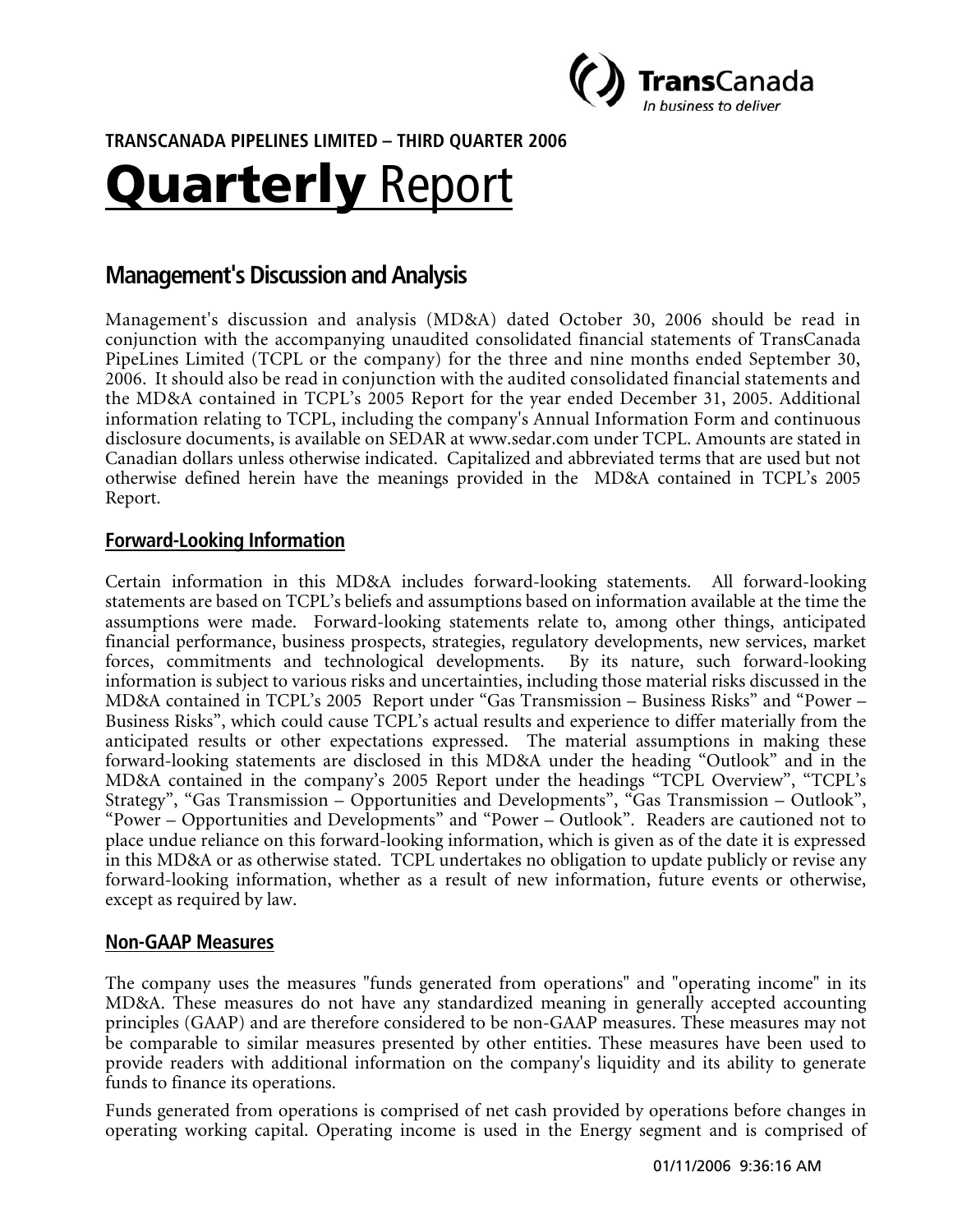revenues plus equity income less operating expenses as shown on the consolidated income statement. Refer to the Energy section in this MD&A for a reconciliation of operating income to net earnings.

## **Results of Operations**

Effective June 1, 2006, TCPL revised the composition and names of its reportable business segments to Pipelines and Energy. Pipelines is principally comprised of the company's pipelines in Canada, the United States and Mexico. Energy includes the company's power operations, natural gas storage and liquefied natural gas (LNG) businesses in Canada and the U.S. The financial reporting of these segments was aligned to reflect the internal organizational structure of the company. The segmented information in this MD&A has been retroactively restated to reflect the changes in reportable segments. These changes had no impact on consolidated net income.

#### **Consolidated**

| <b>Segment Results-at-a-Glance</b>                      |      |                                 |      |                                |  |  |
|---------------------------------------------------------|------|---------------------------------|------|--------------------------------|--|--|
| (unaudited)                                             |      | Three months ended September 30 |      | Nine months ended September 30 |  |  |
| (millions of dollars except per share amounts)          | 2006 | 2005                            | 2006 | 2005                           |  |  |
| <b>Pipelines</b>                                        |      |                                 |      |                                |  |  |
| <b>Excluding gains</b>                                  | 130  | 149                             | 421  | 475                            |  |  |
| Gain on sale of Northern Border Partners, L.P. interest |      |                                 | 13   |                                |  |  |
| Gain on sale of PipeLines LP units                      |      |                                 |      | 49                             |  |  |
|                                                         | 130  | 149                             | 434  | 524                            |  |  |
| <b>Energy</b>                                           |      |                                 |      |                                |  |  |
| <b>Excluding gains</b>                                  | 123  | 98                              | 320  | 171                            |  |  |
| Gains related to Power LP                               |      | 193                             |      | 193                            |  |  |
|                                                         | 123  | 291                             | 320  | 364                            |  |  |
| Corporate                                               | 40   | (12)                            | 27   | (29)                           |  |  |
| <b>Net Income Applicable to Common Shares</b>           |      |                                 |      |                                |  |  |
| Continuing operations <sup>(1)</sup>                    | 293  | 428                             | 781  | 859                            |  |  |
| Discontinued operations                                 |      |                                 | 28   |                                |  |  |
|                                                         | 293  | 428                             | 809  | 859                            |  |  |

| $^{(1)}$ Net Income Applicable to Common Shares from<br><b>Continuing Operations comprised of:</b> |     |     |     |     |
|----------------------------------------------------------------------------------------------------|-----|-----|-----|-----|
| Excluding gains                                                                                    | 293 | 235 | 768 | 617 |
| Gains related to Northern Border Partners, L.P. interest,                                          |     |     |     |     |
| PipeLines LP units and Power LP                                                                    |     | 193 | 13  | 242 |
|                                                                                                    | 293 | 428 | 781 | 859 |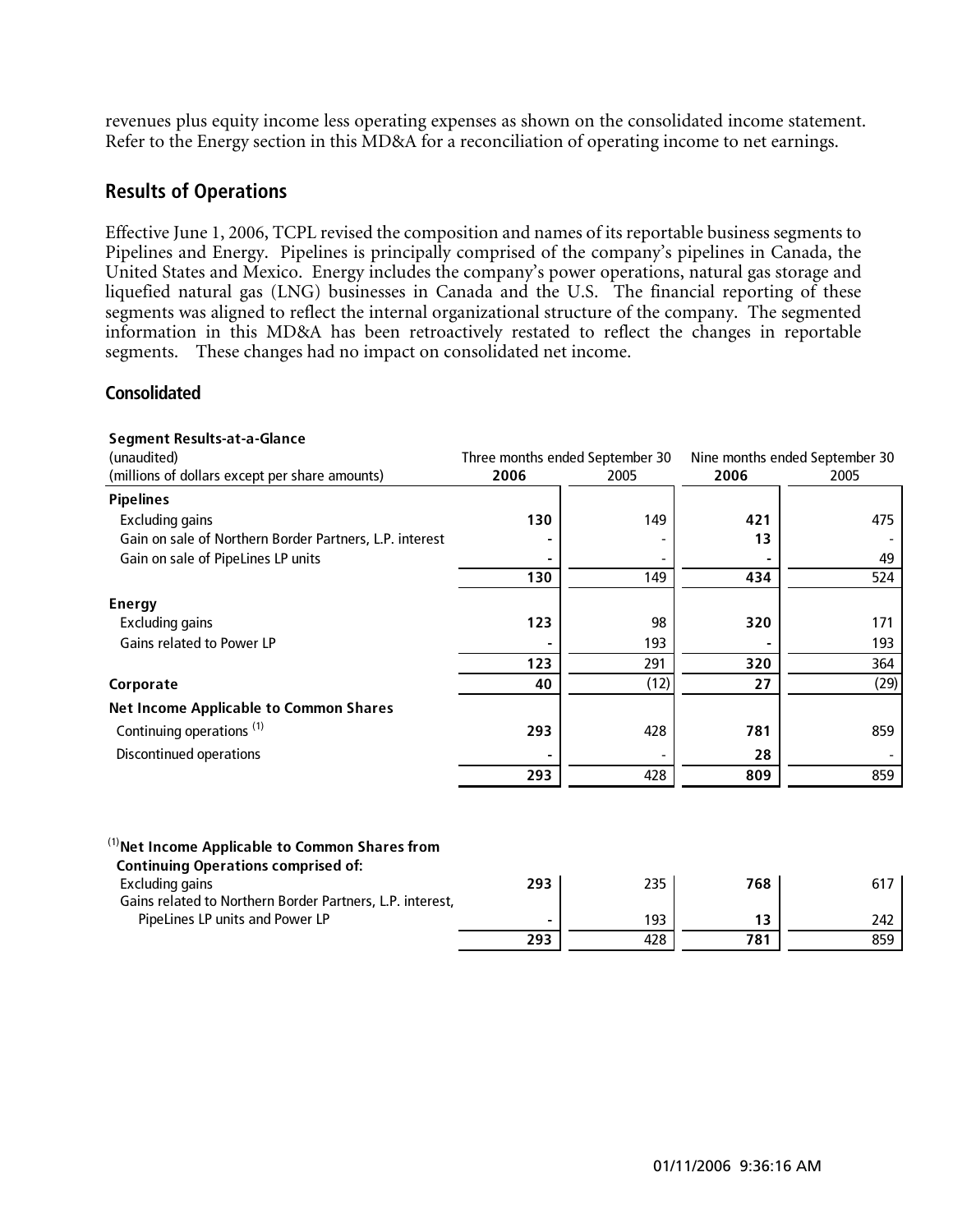TCPL's net income applicable to common shares and net income applicable to common shares from continuing operations (net earnings) for third quarter 2006 were \$293 million compared to \$428 million for third quarter 2005. The 2006 net earnings were lower than 2005 by \$135 million primarily due to after-tax gains of \$193 million from the sale of the company's interest in Power LP to EPCOR Utilities Inc. (EPCOR) in third quarter 2005. Excluding these gains, the company reported a decrease in Corporate's net expenses and an increase in Energy's net earnings, partially offset by a decrease in Pipelines' net earnings.

The \$52 million decrease in Corporate's net expenses in third quarter 2006 compared to third quarter 2005 was primarily due to an income tax benefit of approximately \$50 million on the resolution of certain income tax matters with taxation authorities and changes in estimates during the quarter.

Excluding the gains related to the sale of the Power LP interest in third quarter 2005, Energy's net earnings for third quarter 2006 increased \$25 million compared to third quarter 2005 primarily due to higher operating income from Eastern and Western Power Operations and Natural Gas Storage, partially offset by lower operating income from Bruce Power.

Pipelines' net earnings for third quarter 2006 decreased \$19 million primarily due to lower net earnings from the Canadian Mainline and Alberta System as a result of lower rates of return on common equity (ROE) and lower average investment bases. Net earnings from TCPL's Other Pipelines for third quarter 2006 decreased \$6 million compared to third quarter 2005 primarily due to the impact of a weaker U.S. dollar and higher project development and support costs, partially offset by increased net earnings from Portland.

TCPL's net income applicable to common shares for the nine months ended September 30, 2006 was \$809 million which included net income from discontinued operations of \$28 million reflecting bankruptcy settlements with Mirant Corporation and certain of its subsidiaries (Mirant) received in first quarter 2006 related to TCPL's Gas Marketing business divested in 2001. Net income applicable to common shares for the nine months ended September 30, 2005 was \$859 million.

TCPL's net earnings for the nine months ended September 30, 2006 were \$781 million compared to \$859 million for the same period in 2005. The decrease of \$78 million was primarily due to gains recognized on the sales of PipeLines LP units and the company's interest in Power LP in 2005.

Excluding the \$49 million after-tax gain on the sale of PipeLines LP units in 2005 and the \$13 million after-tax gain on the sale of TCPL's general partner interest in Northern Border Partners, L.P. in 2006, Pipelines' net earnings for the nine months ended September 30, 2006 decreased \$54 million compared to the same period in 2005. This decrease was primarily due to lower net earnings from the Canadian Mainline and Alberta System as a result of lower ROE and lower average investment bases in 2006 compared to 2005. In addition, the 2005 net earnings included a positive adjustment of \$13 million related to 2004, resulting from the April 2005 National Energy Board (NEB) decision on Canadian Mainline's 2004 Tolls and Tariff Application (Phase II), As well, TCPL's Other Pipelines experienced lower net earnings in 2006, compared to 2005. These decreases were partially offset by higher net earnings from GTN, which included an \$18 million (\$29 million pre-tax) bankruptcy settlement with Mirant, a former shipper on the Gas Transmission Northwest System.

Excluding the \$193 million after-tax gains related to the sale of the Power LP interest in 2005, Energy's net earnings for the nine months ended September 30, 2006 increased \$149 million compared to the same period in 2005, primarily due to higher operating income from each of its existing businesses as well as a \$23 million favourable impact on future income taxes arising from reductions in Canadian federal and provincial income tax rates enacted in second quarter 2006. These increases were partially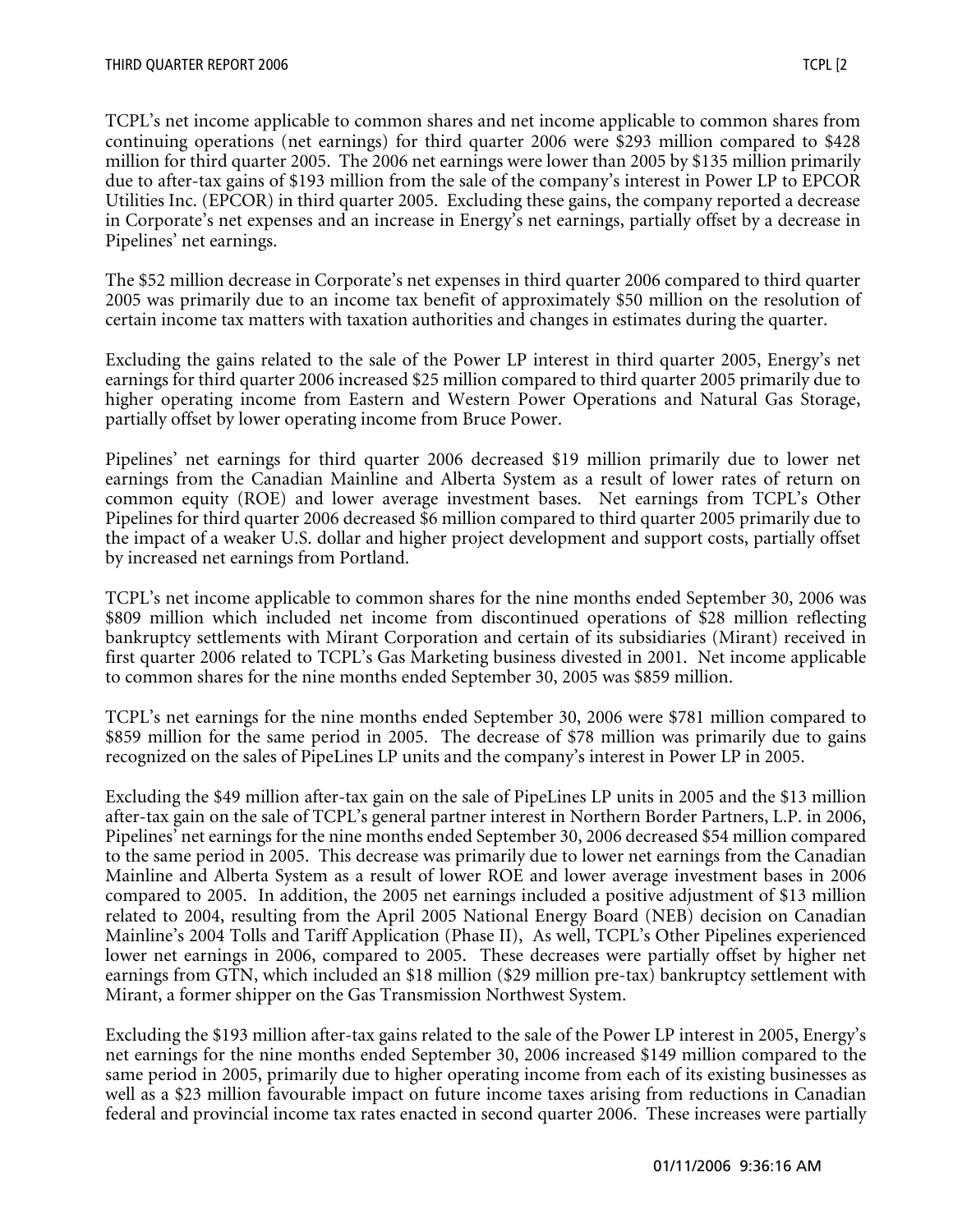offset by the loss of operating income associated with the sale in third quarter 2005 of the Power LP investment.

The decrease of \$56 million in Corporate's net expenses for the nine months ended September 30, 2006 compared to the same period in 2005 was primarily due to the income tax benefit of approximately \$50 million in third quarter 2006, as well as a \$10 million favourable impact on future income taxes in second quarter 2006 arising from reductions in Canadian federal and provincial income tax rates.

Results from each business segment for the three and nine months ended September 30, 2006 are discussed further in the "Pipelines", "Energy" and "Corporate" sections of this MD&A.

Funds generated from operations of \$661 million and \$1,716 million for the three and nine months ended September 30, 2006 increased \$157 million and \$295 million, respectively, when compared to the same periods in 2005.

## **Pipelines**

The Pipelines business generated net earnings of \$130 million and \$434 million for the three and nine months ended September 30, 2006, respectively, compared to \$149 million and \$524 million for the same periods in 2005.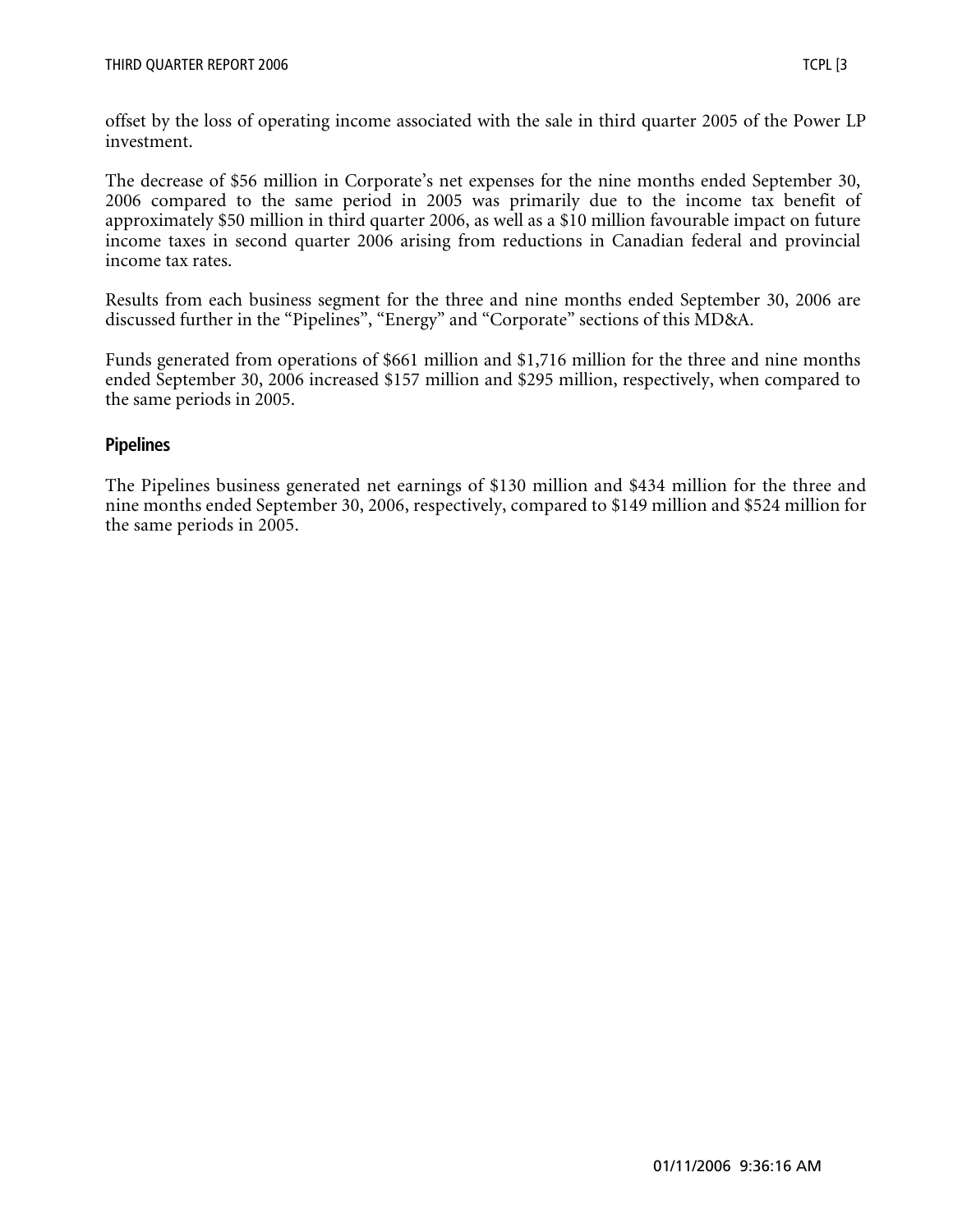#### **Pipelines Results-at-a-Glance**

| (unaudited)                                             | Three months ended September 30 Nine months ended September 30 |      |      |      |
|---------------------------------------------------------|----------------------------------------------------------------|------|------|------|
| (millions of dollars)                                   | 2006                                                           | 2005 | 2006 | 2005 |
| <b>Wholly-Owned Pipelines</b>                           |                                                                |      |      |      |
| <b>Canadian Mainline</b>                                | 59                                                             | 67   | 179  | 216  |
| Alberta System                                          | 35                                                             | 38   | 102  | 112  |
| GTN                                                     | 12                                                             | 14   | 57   | 53   |
| Foothills System                                        | 5                                                              | 5    | 16   | 16   |
| <b>BC System</b>                                        | 2                                                              | 2    | 5    | 5    |
|                                                         | 113                                                            | 126  | 359  | 402  |
| <b>Other Pipelines</b>                                  |                                                                |      |      |      |
| <b>Great Lakes</b>                                      | 10                                                             | 11   | 33   | 36   |
| <b>Iroquois</b>                                         | 4                                                              | 7    | 11   | 14   |
| Portland                                                | 6                                                              | 1    | 10   | 7    |
| PipeLines LP                                            | (1)                                                            | 2    | 3    | 7    |
| <b>Ventures LP</b>                                      | 3                                                              | 3    | 9    | 9    |
| <b>TQM</b>                                              | 2                                                              | 2    | 5    | 5    |
| <b>TransGas</b>                                         | 3                                                              | 2    | 8    | 8    |
| <b>Gas Pacifico/INNERGY</b>                             |                                                                | 2    | 5    | 2    |
| Northern Development                                    | (1)                                                            | (1)  | (3)  | (3)  |
| General, administrative, support costs and other        | (10)                                                           | (6)  | (19) | (12) |
|                                                         | 17                                                             | 23   | 62   | 73   |
| Gain on sale of Northern Border Partners, L.P. interest |                                                                |      | 13   |      |
| Gain on sale of PipeLines LP units                      |                                                                |      |      | 49   |
|                                                         | 17                                                             | 23   | 75   | 122  |
| <b>Net Earnings</b>                                     | 130                                                            | 149  | 434  | 524  |

#### Wholly-Owned Pipelines

Canadian Mainline's third quarter 2006 net earnings decreased \$8 million compared to third quarter 2005 primarily due to a lower ROE, as determined by the NEB, of 8.88 per cent in 2006 compared to 9.46 per cent in 2005, and a lower average investment base. Net earnings for the nine months ended September 30, 2006 decreased \$37 million compared to the corresponding period in 2005. This decrease was due to a combination of a lower ROE and a lower average investment base in 2006, compared to 2005. In addition, the 2005 net earnings included a positive adjustment of \$13 million related to 2004, as a result of the NEB's decision in April 2005 on Canadian Mainline's 2004 Tolls and Tariff Application (Phase II). This NEB decision included an increase in the deemed common equity ratio from 33 per cent to 36 per cent for 2004 which was also effective for 2005 under the 2005 tolls settlement with shippers.

The Alberta System's net earnings of \$35 million and \$102 million for the three and nine months ended September 30, 2006 decreased \$3 million and \$10 million, respectively, compared to the same periods in 2005. The decreases were primarily due to a lower investment base and a lower ROE in 2006. Net earnings in 2006 reflect an ROE of 8.93 per cent on a deemed common equity of 35 per cent compared to an ROE of 9.50 per cent on a deemed common equity of 35 per cent in 2005.

GTN's net earnings for the three months ended September 30, 2006 were \$12 million, a \$2 million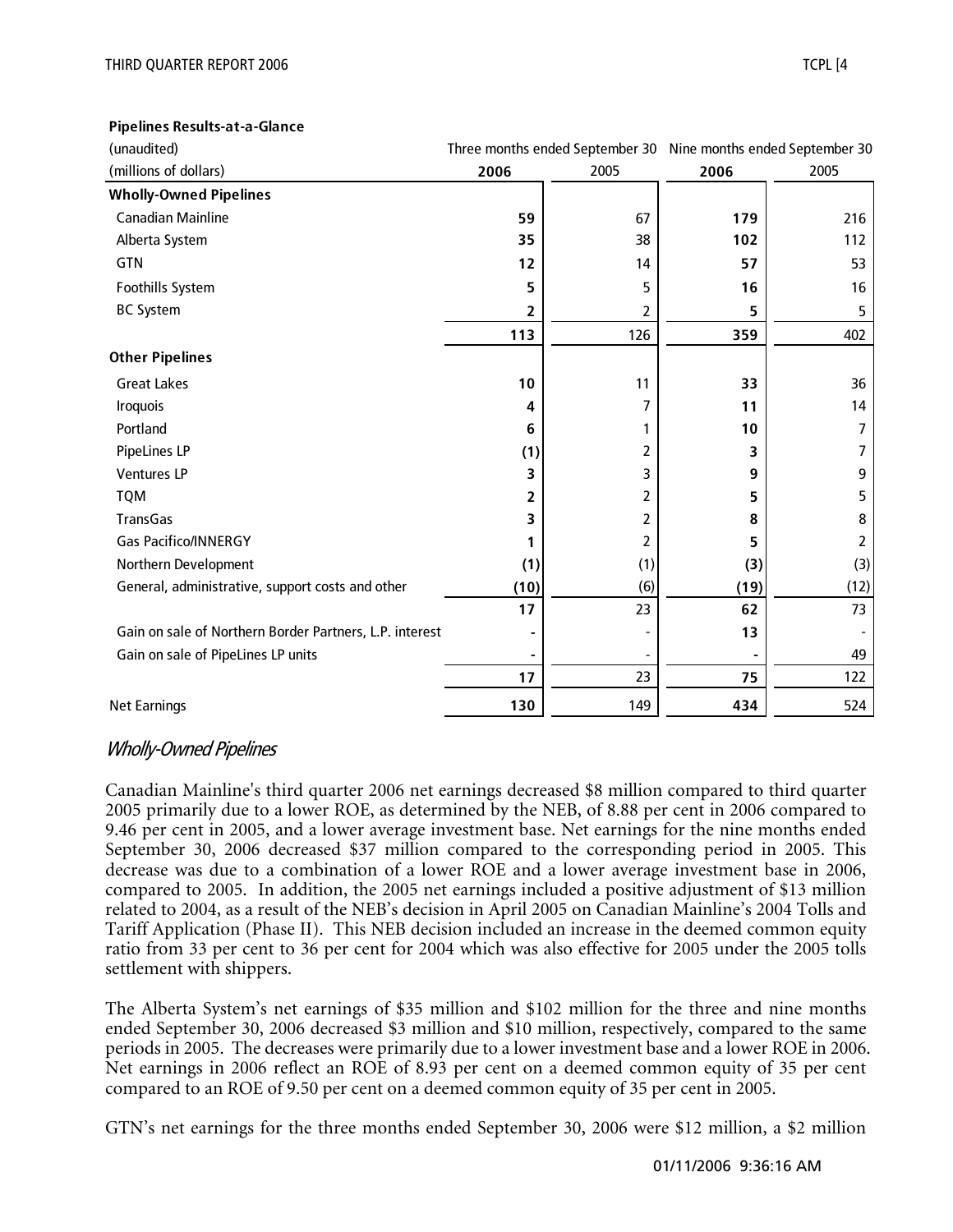decrease from the same period in 2005. This decrease was primarily due to lower transportation revenues in 2006. GTN's net earnings for the nine months ended September 30, 2006 were \$57 million, a \$4 million increase over the same period in 2005. This increase was primarily due to an \$18 million bankruptcy settlement (\$29 million pre-tax) in first quarter 2006 with Mirant, a former shipper on the Gas Transmission Northwest System. Partially offsetting this increase were lower transportation revenues, the negative impact of a weaker U.S. dollar and a provision for non-payment of contract transportation revenue from a subsidiary of Calpine Corporation that has filed for bankruptcy protection.

#### **Operating Statistics**

| Nine months ended September 30 |                         |       |              |       |      | <b>Gas Transmission</b> |      |                  |                  |      |
|--------------------------------|-------------------------|-------|--------------|-------|------|-------------------------|------|------------------|------------------|------|
| (unaudited)                    | Canadian                |       | Alberta      |       |      | <b>Northwest</b>        |      |                  |                  |      |
|                                | Mainline <sup>(1)</sup> |       | System $(2)$ |       |      | System $^{(3)}$         |      | Foothills System | <b>BC System</b> |      |
|                                | 2006                    | 2005  | 2006         | 2005  | 2006 | 2005                    | 2006 | 2005             | 2006             | 2005 |
| Average investment base        |                         |       |              |       |      |                         |      |                  |                  |      |
| (\$ millions)                  | 7.450                   | 7.839 | 4.293        | 4.478 | n/a  | n/a                     | 649  | 683              | 207              | 218  |
| Delivery volumes (Bcf)         |                         |       |              |       |      |                         |      |                  |                  |      |
| Total                          | 2,209                   | 2.181 | 3.033        | 2.918 | 592  | 581                     | 795  | 788              | 256              | 236  |
| Average per day                | 8.1                     | 8.0   | 11.1         | 10.7  | 2.2  | 2.1                     | 2.9  | 2.9              | 0.9              | 0.9  |

 $^{(1)}$  Canadian Mainline deliveries originating at the Alberta border and in Saskatchewan for the nine months ended September 30, 2006 were 1,694 Bcf (2005 - 1,605 Bcf); average per day was 6.2 Bcf (2005 - 5.9 Bcf).

 $(2)$  Field receipt volumes for the Alberta System for the nine months ended September 30, 2006 were 3,133 Bcf (2005 - 3,010 Bcf); average per day was 11.5 Bcf (2005 - 11.0 Bcf).

 $<sup>(3)</sup>$  The Gas Transmission Northwest System operates under a fixed rate model approved by the United States</sup> Federal Energy Regulatory Commission (FERC) and, as a result, the system's current results are not dependent on average investment base.

## Other Pipelines

TCPL's proportionate share of net earnings from Other Pipelines was \$17 million for the three months ended September 30, 2006 compared to \$23 million for the same period in 2005. Increased net earnings from Portland, primarily due to a bankruptcy settlement received in third quarter 2006, were more than offset by the impact of higher project development and support costs in 2006, lower net earnings from Iroquois reflecting customer bankruptcy settlements received in third quarter 2005 and lower net earnings from PipeLines LP.

Net earnings for the nine months ended September 30, 2006 were \$75 million compared to \$122 million for the corresponding period in 2005. Excluding the \$13 million gain on the sale of the Northern Border Partners, L.P. interest in 2006, and the \$49 million gain on the sale of PipeLines LP units in 2005, year-to-date net earnings were \$11 million lower compared to the same period in 2005. Increased net earnings from Portland due to the bankruptcy settlement received in third quarter 2006 were partially offset by provisions recorded in second and third quarter 2006 for non-payment of contract transportation revenue from a subsidiary of Calpine Corporation that has filed for bankruptcy protection. This increase was more than offset by bankruptcy settlements received by Iroquois in third quarter 2005, a weaker U.S. dollar, reduced ownership in PipeLines LP and higher support costs. In addition, Gas Pacifico/INNERGY generated higher earnings in 2006 as a result of natural gas curtailments that negatively affected 2005 net earnings.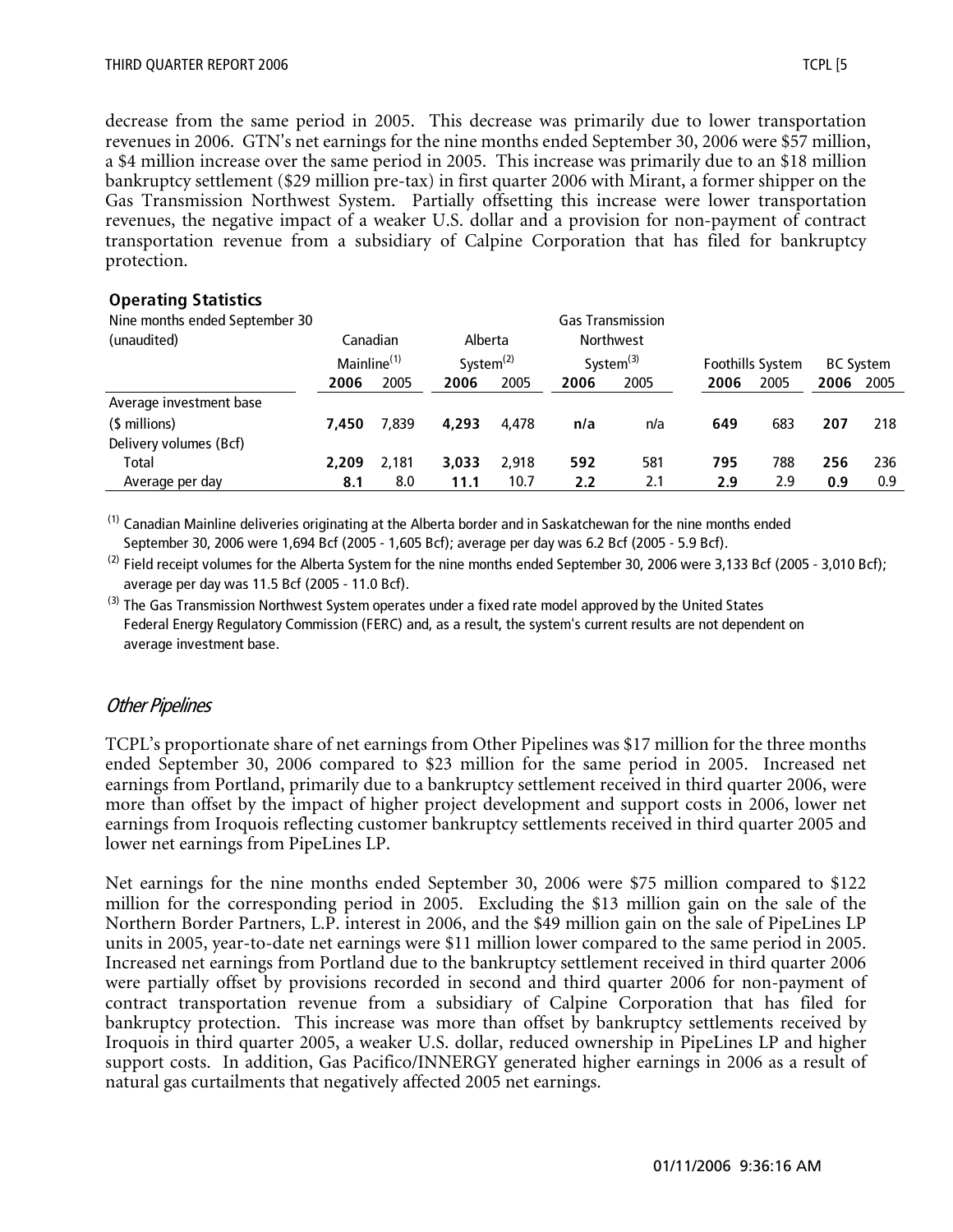As at September 30, 2006, TCPL had advanced \$111 million to the Aboriginal Pipeline Group with respect to the Mackenzie Gas Pipeline Project and had capitalized \$21 million related to the Keystone pipeline.

#### **Energy**

#### **Energy Results-at-a-Glance**

| (unaudited)                               |      |      | Three months ended September 30 Nine months ended September 30 |      |
|-------------------------------------------|------|------|----------------------------------------------------------------|------|
| (millions of dollars)                     | 2006 | 2005 | 2006                                                           | 2005 |
| <b>Bruce Power</b>                        | 72   | 99   | 176                                                            | 142  |
| <b>Western Power Operations</b>           | 84   | 32   | 188                                                            | 90   |
| <b>Eastern Power Operations</b>           | 40   | 25   | 132                                                            | 69   |
| Natural Gas Storage                       | 24   | 4    | 63                                                             | 15   |
| Power LP Investment                       |      | 12   |                                                                | 29   |
| General, administrative and support costs | (35) | (30) | (100)                                                          | (93) |
| Operating income                          | 185  | 142  | 459                                                            | 252  |
| <b>Financial charges</b>                  | (5)  |      | (17)                                                           | (7)  |
| Interest income and other                 | 2    |      | 5                                                              |      |
| Income taxes                              | (59) | (46) | (127)                                                          | (79) |
|                                           | 123  | 98   | 320                                                            | 171  |
| <b>Gains related to Power LP</b>          |      | 193  |                                                                | 193  |
| <b>Net Earnings</b>                       | 123  | 291  | 320                                                            | 364  |

Energy's net earnings were \$123 million in third quarter 2006, compared to \$291 million in third quarter 2005. In third quarter 2005, TCPL recognized gains of \$193 million on the sale of the Power LP interest.

Excluding the gains of \$193 million in 2005, Energy's net earnings of \$123 million in third quarter 2006 increased \$25 million compared to \$98 million in third quarter 2005 due to higher operating income from Western and Eastern Power Operations and Natural Gas Storage. Partially offsetting these increases were lower operating income from Bruce Power and the loss of income associated with the sale of the Power LP interest in third quarter 2005.

Bruce Power's contribution to operating income decreased \$27 million in third quarter 2006 compared to third quarter 2005, primarily due to lower overall realized prices, partially offset by higher generation volumes.

Western Power Operations' operating income was \$52 million higher in third quarter 2006 compared to third quarter 2005 primarily due to incremental earnings from the December 31, 2005 acquisition of the 756 megawatt (MW) Sheerness power purchase arrangement (PPA) and improved margins from higher overall realized power prices and higher market heat rates on uncontracted volumes of power sold.

Eastern Power Operations' operating income was \$15 million higher in third quarter 2006 compared to third quarter 2005 primarily due to higher overall margins on higher power sales volumes and increased generation from the TC Hydro facilities resulting from higher water flows.

Natural Gas Storage operating income increased \$20 million in third quarter 2006 compared to third quarter 2005 primarily due to higher contributions from CrossAlta as a result of increased storage capacity and higher natural gas storage spreads.

Excluding the gains of \$193 million on the sale of the Power LP interest in 2005, Energy's net earnings for the nine months ended September 30, 2006 of \$320 million increased \$149 million compared to \$171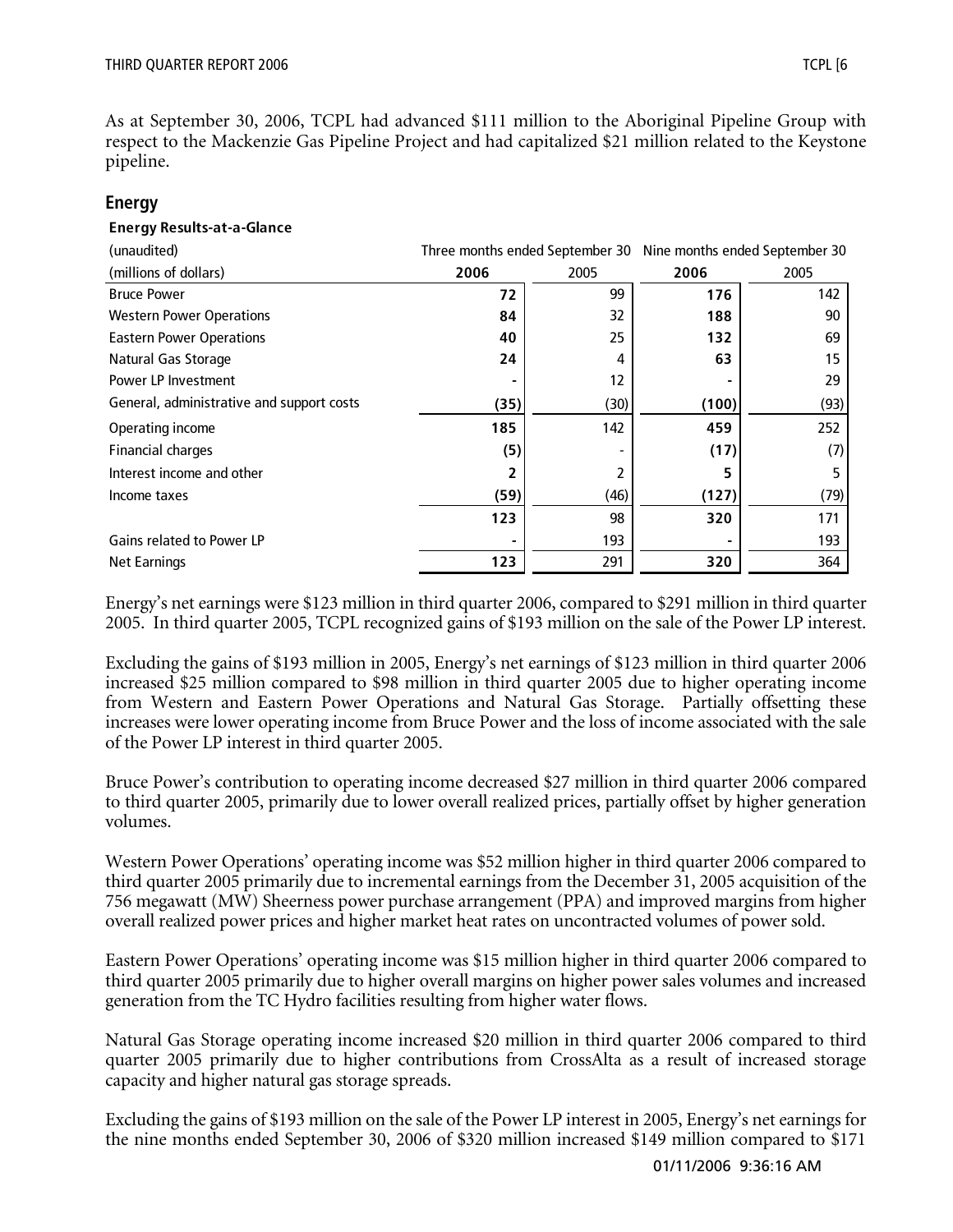million for the same period in 2005. The increase was due to higher contributions from each of its existing businesses and the \$23 million decrease in future income taxes resulting from reductions in Canadian federal and provincial corporate income tax rates enacted in second quarter 2006. Partially offsetting these increases was the loss of operating income associated with the sale of the Power LP interest in third quarter 2005 and reduced earnings due to a weaker U.S. dollar.

## Bruce Power

Effective October 31, 2005, TCPL increased its interest in the Bruce A units through the formation of the Bruce A partnership. Bruce A subleases its facilities from Bruce B. TCPL commenced proportionately consolidating its investments in Bruce A and Bruce B effective October 31, 2005. The following Bruce Power financial results reflect the operations of the full six-unit facility for both periods.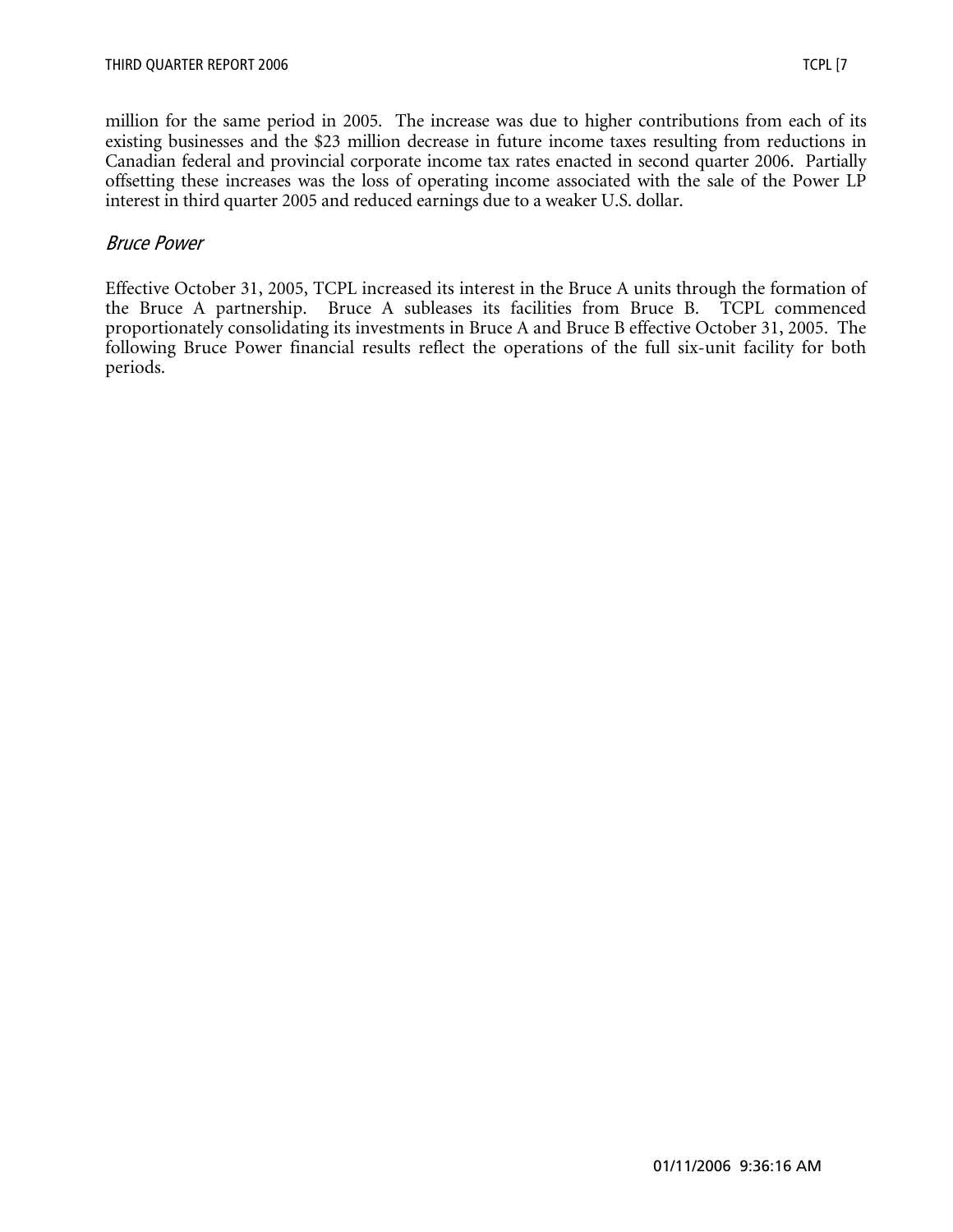| Bruce Power Results-at-a-Glance <sup>(1)</sup> | Three months ended September 30 |       | Nine months ended September 30 |        |  |
|------------------------------------------------|---------------------------------|-------|--------------------------------|--------|--|
| (unaudited)                                    | 2006                            | 2005  | 2006                           | 2005   |  |
| <b>Bruce Power (100 per cent basis)</b>        |                                 |       |                                |        |  |
| (millions of dollars)                          |                                 |       |                                |        |  |
| Revenues                                       |                                 |       |                                |        |  |
| Power                                          | 478                             | 635   | 1,396                          | 1,431  |  |
| Other <sup>(2)</sup>                           | 15                              | 7     | 43                             | 22     |  |
|                                                | 493                             | 642   | 1,439                          | 1,453  |  |
| <b>Operating expenses</b>                      |                                 |       |                                |        |  |
| Operations and maintenance                     | (210)                           | (207) | (656)                          | (640)  |  |
| Fuel                                           | (26)                            | (21)  | (68)                           | (58)   |  |
| Supplemental rent                              | (42)                            | (41)  | (127)                          | (123)  |  |
| Depreciation and amortization                  | (34)                            | (48)  | (99)                           | (145)  |  |
|                                                | (312)                           | (317) | (950)                          | (966)  |  |
| Revenues, net of operating expenses            | 181                             | 325   | 489                            | 487    |  |
| Financial charges under equity accounting      |                                 | (18)  |                                | (52)   |  |
|                                                | 181                             | 307   | 489                            | 435    |  |
| TCPL's proportionate share                     | 69                              | 97    | 170                            | 137    |  |
| Adjustments                                    | 3                               | 2     | 6                              | 5      |  |
| TCPL'S operating income from                   |                                 |       |                                |        |  |
| Bruce Power <sup>(3)</sup>                     | 72                              | 99    | 176                            | 142    |  |
| <b>Bruce Power - Other Information</b>         |                                 |       |                                |        |  |
| Plant availability                             |                                 |       |                                |        |  |
| <b>Bruce A</b>                                 | 86%                             |       | 76%                            |        |  |
| <b>Bruce B</b>                                 | 92%                             |       | 94%                            |        |  |
| <b>Combined Bruce Power</b>                    | 90%                             | 88%   | 88%                            | 80%    |  |
| Sales volumes (GWh) <sup>(4)</sup>             |                                 |       |                                |        |  |
| Bruce A - 100 per cent                         | 2,850                           |       | 7,440                          |        |  |
| Bruce B - 100 per cent                         | 6,540                           |       | 19,790                         |        |  |
| Combined Bruce Power - 100 per cent            | 9,390                           | 9,130 | 27,230                         | 24,648 |  |
| TCPL's proportionate share                     | 3,448                           | 2,882 | 9,848                          | 7,786  |  |
| Results per MWh <sup>(5)</sup>                 |                                 |       |                                |        |  |
| <b>Bruce A revenues</b>                        | \$59                            |       | \$58                           |        |  |
| <b>Bruce B revenues</b>                        | \$48                            |       | \$49                           |        |  |
| <b>Combined Bruce Power revenues</b>           | \$51                            | \$70  | \$51                           | \$58   |  |
| Fuel                                           | \$3                             | \$2   | \$2                            | \$2    |  |
| Total operating expenses <sup>(6)</sup>        | \$32                            | \$35  | \$34                           | \$39   |  |
| Percentage of output sold to spot market       | 33%                             | 60%   | 37%                            | 53%    |  |

 $(1)$  All information in the table includes adjustments to eliminate the effects of inter-partnership transactions between Bruce A and Bruce B.

<sup>(2)</sup> Includes fuel cost recoveries for Bruce A of \$9 million and \$19 million, respectively, for the three and nine months ended September 30, 2006.

<sup>(3)</sup> TCPL's consolidated equity income includes \$99 million and \$142 million, respectively, for the three and nine months ended September 30, 2005 representing TCPL's 31.6 per cent share of Bruce Power earnings for the period.

(4) Gigawatt hours.

(5) Megawatt hours.

(6) Net of fuel cost recoveries.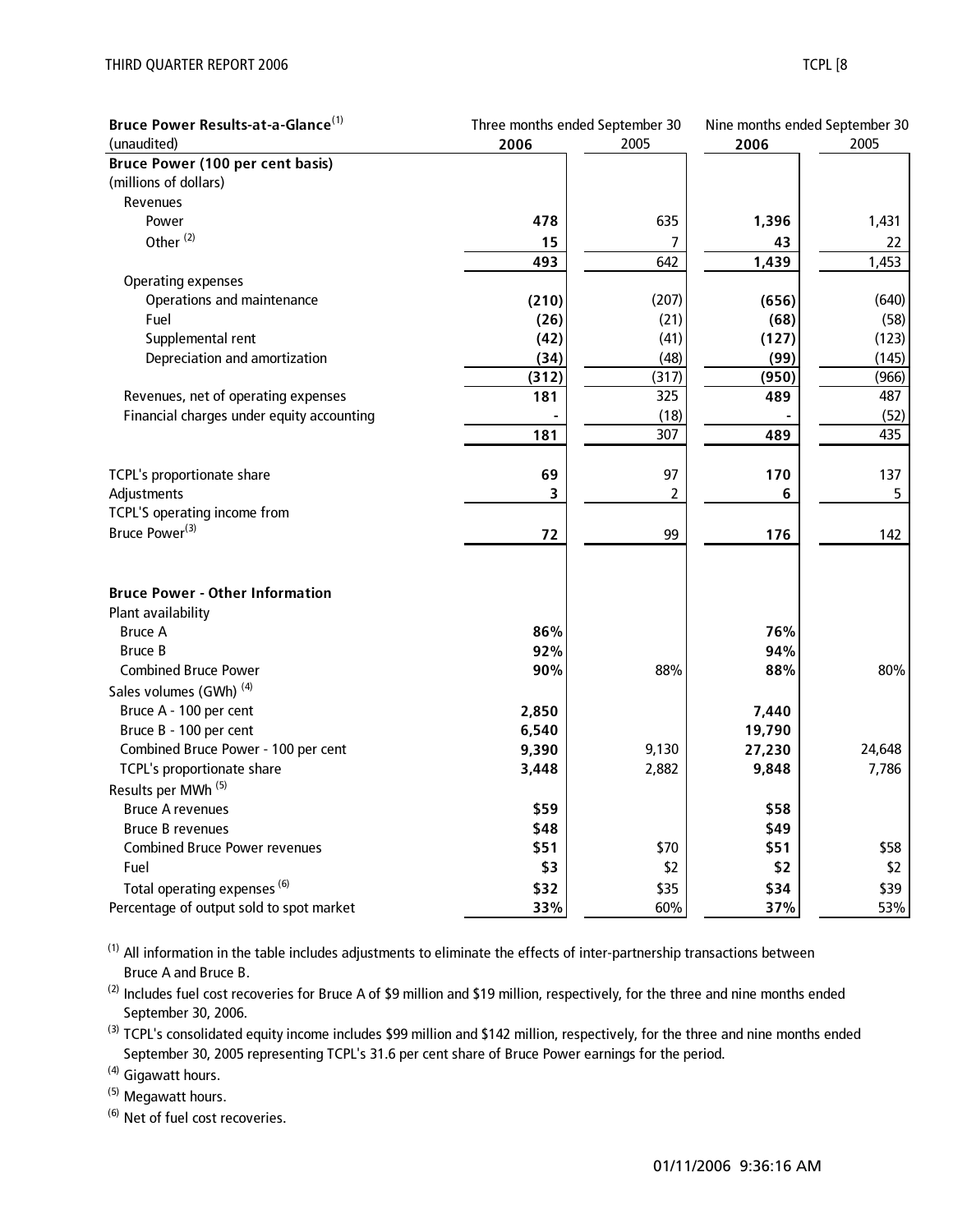TCPL's operating income of \$72 million from its combined investment in Bruce Power decreased \$27 million in third quarter 2006 compared to third quarter 2005, primarily due to the negative impact of lower realized prices, partially offset by the positive impact of higher generation volumes.

TCPL's share of Bruce Power's generation for third quarter 2006 increased 566 GWh to 3,448 GWh compared to third quarter 2005 generation of 2,882 GWh as a result of fewer planned maintenance outage days in third quarter 2006 compared to third quarter 2005 and an increased ownership interest in the Bruce A facilities. Bruce Power prices achieved during third quarter 2006 (excluding other revenues) were \$51 per MWh, compared to \$70 per MWh in third quarter 2005. Bruce Power's operating expenses (net of fuel cost recoveries) in third quarter 2006 decreased to \$32 per MWh from \$35 per MWh in third quarter 2005 primarily due to increased output in third quarter 2006.

Approximately 22 reactor days of planned maintenance outages as well as approximately 20 reactor days of unplanned outages occurred on the six operating units in third quarter 2006. In third quarter 2005, Bruce Power experienced 32 reactor days of planned maintenance outages and 21 reactor days of unplanned outages. The Bruce Power units ran at a combined average availability of 90 per cent in third quarter 2006, compared to an 88 per cent average availability during third quarter 2005.

TCPL's operating income from its combined investment in Bruce Power for the nine months ended September 30, 2006 was \$176 million compared to \$142 million for the same period in 2005. The increase of \$34 million was primarily due to higher sales volumes resulting from increased plant availability and an increased ownership interest in the Bruce A facilities.

Combined Bruce Power prices achieved for the nine months ended September 30, 2006 (excluding other revenues) were \$51 per MWh compared to \$58 per MWh for the same period in 2005. Bruce Power's combined operating expenses (net of fuel cost recoveries) decreased to \$34 per MWh for the nine months ended September 30, 2006 from \$39 per MWh in 2005 primarily due to increased output in 2006. The Bruce units ran at a combined average availability of 88 per cent in the nine months ended September 30, 2006 compared to 80 per cent in the same period of 2005.

The overall plant availability percentage in 2006 is still expected to be in the low 90s for the four Bruce B units and in the low 80s for the two operating Bruce A units. A planned one month maintenance outage on Bruce A Unit 3 during first quarter 2006 and a planned two month maintenance outage on Bruce A Unit 4 during second quarter 2006 were completed. The planned maintenance outage for 2006 for Bruce B Unit 8 began in September 2006 and is expected to last approximately two months.

Income from Bruce B is directly impacted by the fluctuations in wholesale spot market prices for electricity. Income from both Bruce A and Bruce B units is impacted by overall plant availability, which in turn is impacted by scheduled and unscheduled maintenance. As a result of a contract with the Ontario Power Authority (OPA), in first quarter 2006 all of the output from Bruce A was sold at a fixed price of \$57.37 per MWh (before recovery of fuel costs from the OPA) and sales from the Bruce B Units 5 to 8 were subject to a floor price of \$45 per MWh. Both of these reference prices are adjusted annually on April 1 for inflation and other potential adjustments in accordance with the terms of the contract with OPA. Effective April 1, 2006, the Bruce A price is \$58.63 per MWh and the Bruce B floor price is \$45.99 per MWh. Payments received pursuant to the Bruce B floor price mechanism may be subject to refund dependent on spot prices over the term of the contract. Bruce B net earnings included no amounts received under this floor mechanism to date. To further reduce its exposure to spot market prices, Bruce B has entered into fixed price sales contracts to sell forward approximately 3,300 GWh of output for the remainder of 2006 and 6,700 GWh of output for 2007.

The capital cost of Bruce A's four unit, seven year restart and refurbishment project is expected to total approximately \$4.25 billion with TCPL's share being approximately \$2.125 billion. As at September 30,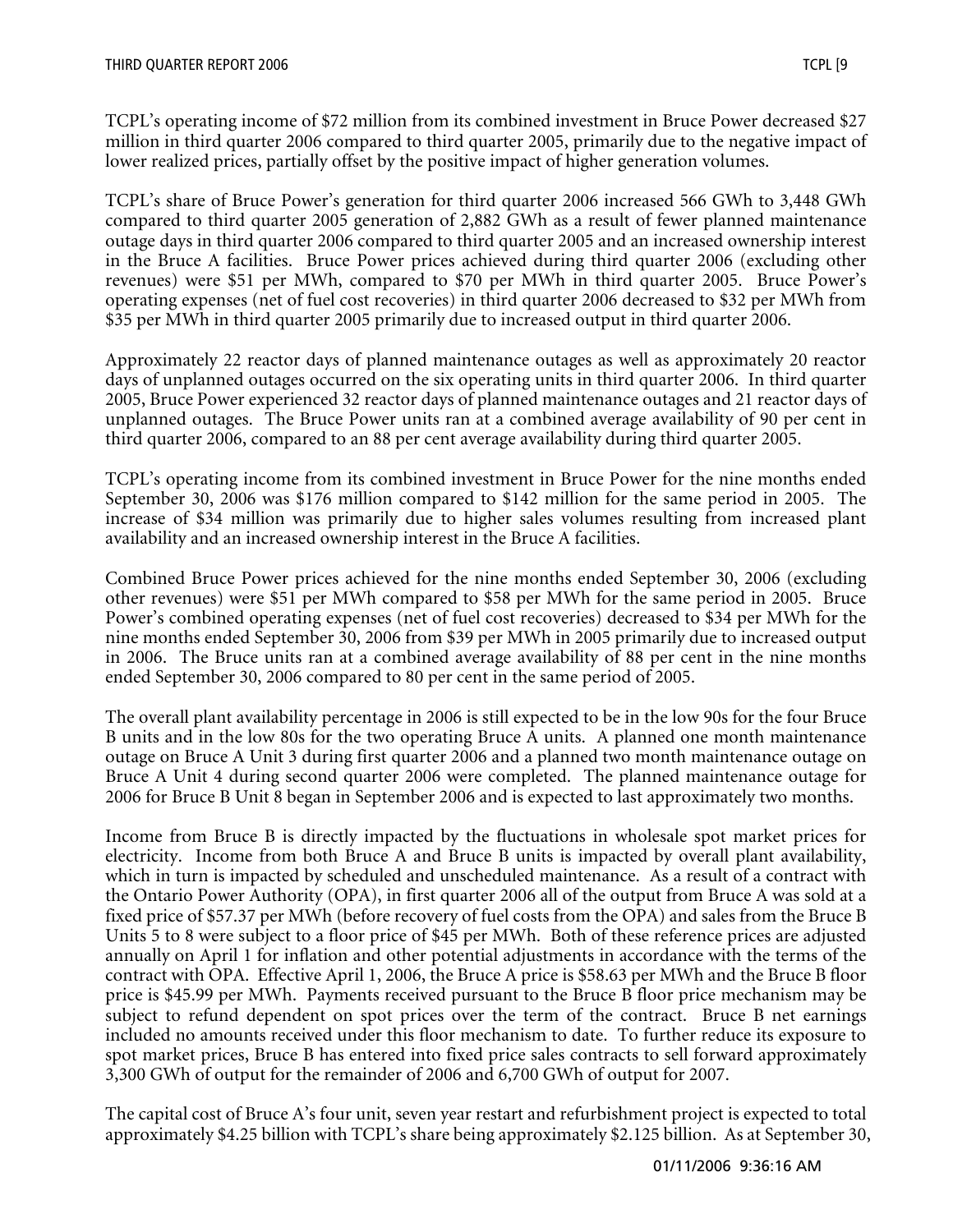2006, Bruce A had incurred \$806 million with respect to the restart and refurbishment project.

## Western Power Operations

| <b>Western Power Operations Results-at-a-Glance</b> |       |                                 |       |                                |
|-----------------------------------------------------|-------|---------------------------------|-------|--------------------------------|
| (unaudited)                                         |       | Three months ended September 30 |       | Nine months ended September 30 |
| (millions of dollars)                               | 2006  | 2005                            | 2006  | 2005                           |
| Revenues                                            |       |                                 |       |                                |
| Power                                               | 311   | 165                             | 807   | 480                            |
| Other <sup>(1)</sup>                                | 32    | 29                              | 134   | 108                            |
|                                                     | 343   | 194                             | 941   | 588                            |
| Cost of sales                                       |       |                                 |       |                                |
| Power                                               | (194) | (105)                           | (534) | (313)                          |
| Other <sup>(1)</sup>                                | (27)  | (17)                            | (103) | (67)                           |
|                                                     | (221) | (122)                           | (637) | (380)                          |
| Other costs and expenses                            | (32)  | (34)                            | (100) | (102)                          |
| Depreciation                                        | (6)   | (6)                             | (16)  | (16)                           |
| Operating income                                    | 84    | 32                              | 188   | 90                             |

 $(1)$  Other includes Cancarb Thermax and natural gas.

#### **Western Power Operations Sales Volumes**

| (unaudited)                       |       | Three months ended September 30 |        | Nine months ended September 30 |
|-----------------------------------|-------|---------------------------------|--------|--------------------------------|
| (GWh)                             | 2006  | 2005                            | 2006   | 2005                           |
| <b>Supply</b>                     |       |                                 |        |                                |
| Generation                        | 599   | 544                             | 1,622  | 1,691                          |
| Purchased                         |       |                                 |        |                                |
| Sundance A & B and Sheerness PPAs | 3,283 | 1,593                           | 9,520  | 5,137                          |
| Other purchases                   | 455   | 658                             | 1,460  | 2,003                          |
|                                   | 4,337 | 2,795                           | 12,602 | 8,831                          |
| <b>Contracted vs. Spot</b>        |       |                                 |        |                                |
| Contracted                        | 2,818 | 2,423                           | 7.976  | 7,570                          |
| Spot                              | 1,519 | 372                             | 4,626  | 1,261                          |
|                                   | 4,337 | 2,795                           | 12,602 | 8,831                          |

Western Power Operations' operating income of \$84 million and \$188 million for the three and nine months ended September 30, 2006 increased \$52 million and \$98 million, respectively, compared to the same periods in 2005. These increases were primarily due to incremental earnings from the December 31, 2005 acquisition of the 756 MW Sheerness PPA and increased margins from a combination of higher overall realized power prices and higher market heat rates on uncontracted volumes of power sold. The market heat rate is determined by dividing the average price of power per MWh by the average price of natural gas per gigajoule (GJ) for a given period. Market heat rates in third quarter 2006 increased by approximately 141 per cent as a result of an approximate 42 per cent (\$27.95 per MWh) increase in spot market power prices, while average spot market natural gas prices in Alberta decreased by approximately 39 per cent (\$3.45 per GJ) compared to the same quarter in 2005. A significant portion of power sales volumes were sold by the company into the spot market in third quarter 2006, compared to 2005, due to the acquisition of the Sheerness PPA on December 31, 2005. TCPL manages the sale of its supply volumes on a portfolio basis. Depending on market conditions, TCPL will commit a portion of this supply to long-term sales arrangements with the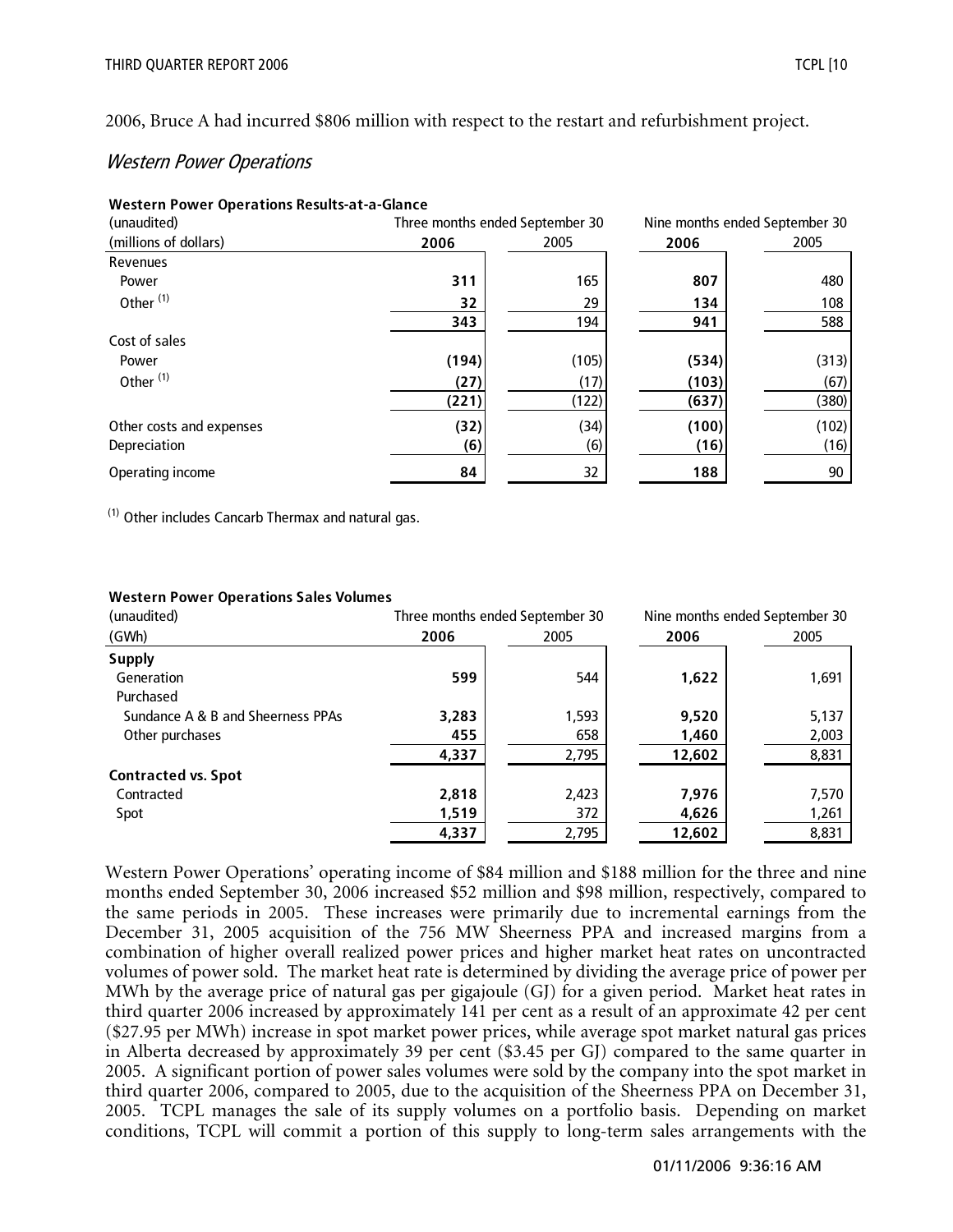remaining volumes subject to spot market price volatility. This approach to portfolio management assists in minimizing costs in situations where TCPL would otherwise have to purchase electricity in the open market to fulfill its contractual sales obligations.

Power revenues and cost of sales increased in third quarter 2006 compared to third quarter 2005 primarily due to the acquisition of the Sheerness PPA, effective December 31, 2005, and higher overall realized power prices in third quarter 2006. Generation volumes of 599 GWh in third quarter 2006 increased 55 GWh compared to third quarter 2005 primarily due to the return to service of the Bear Creek facility in August 2006 and planned maintenance outages at the Carseland facility in 2005. The company's purchased power volumes and percentage of power volumes sold in the Alberta spot market increased in third quarter 2006 compared to 2005 due to the acquisition of the Sheerness PPA. A significant portion of the Sheerness PPA purchased volumes were not sold under contract and were subject to spot market prices. As a result, approximately 35 per cent of power sales volumes were sold into the spot market in third quarter 2006 compared to 13 per cent in third quarter 2005. To reduce its exposure to spot market prices on uncontracted volumes, as at September 30, 2006, Western Power Operations had fixed price power sales contracts to sell approximately 3,200 GWh for the remainder of 2006 and approximately 10,300 GWh for 2007.

## Eastern Power Operations

| (unaudited)              |       | Three months ended September 30 |       | Nine months ended September 30 |
|--------------------------|-------|---------------------------------|-------|--------------------------------|
| (millions of dollars)    | 2006  | 2005                            | 2006  | 2005                           |
| Revenue                  |       |                                 |       |                                |
| Power                    | 192   | 136                             | 527   | 380                            |
| Other <sup>(1)</sup>     | 49    | 111                             | 224   | 254                            |
|                          | 241   | 247                             | 751   | 634                            |
| Cost of sales            |       |                                 |       |                                |
| Power                    | (94)  | (70)                            | (284) | (183)                          |
| Other <sup>(1)</sup>     | (47)  | (98)                            | (196) | (237)                          |
|                          | (141) | (168)                           | (480) | (420)                          |
| Other costs and expenses | (53)  | (46)                            | (118) | (127)                          |
| Depreciation             | (7)   | (8)                             | (21)  | (18)                           |
| Operating income         | 40    | 25                              | 132   | 69                             |

#### **Eastern Power Operations Results-at-a-Glance**

 $(1)$  Other includes natural gas.

#### **Eastern Power Operations Sales Volumes**

| (unaudited)                |       | Three months ended September 30 | Nine months ended September 30 |       |  |
|----------------------------|-------|---------------------------------|--------------------------------|-------|--|
| (GWh)                      | 2006  | 2005                            | 2006                           | 2005  |  |
| <b>Supply</b>              |       |                                 |                                |       |  |
| Generation                 | 1,039 | 600                             | 2,693                          | 2,006 |  |
| Purchased                  | 934   | 833                             | 2,331                          | 2,138 |  |
|                            | 1,973 | 1,433                           | 5,024                          | 4,144 |  |
| <b>Contracted vs. Spot</b> |       |                                 |                                |       |  |
| Contracted                 | 1,829 | 1,348                           | 4,715                          | 3,765 |  |
| Spot                       | 144   | 85                              | 309                            | 379   |  |
|                            | 1,973 | 1,433                           | 5,024                          | 4,144 |  |

Eastern Power Operations' operating income was \$15 million higher in third quarter 2006 compared to third quarter 2005 primarily due to higher overall margins on higher sales volumes and increased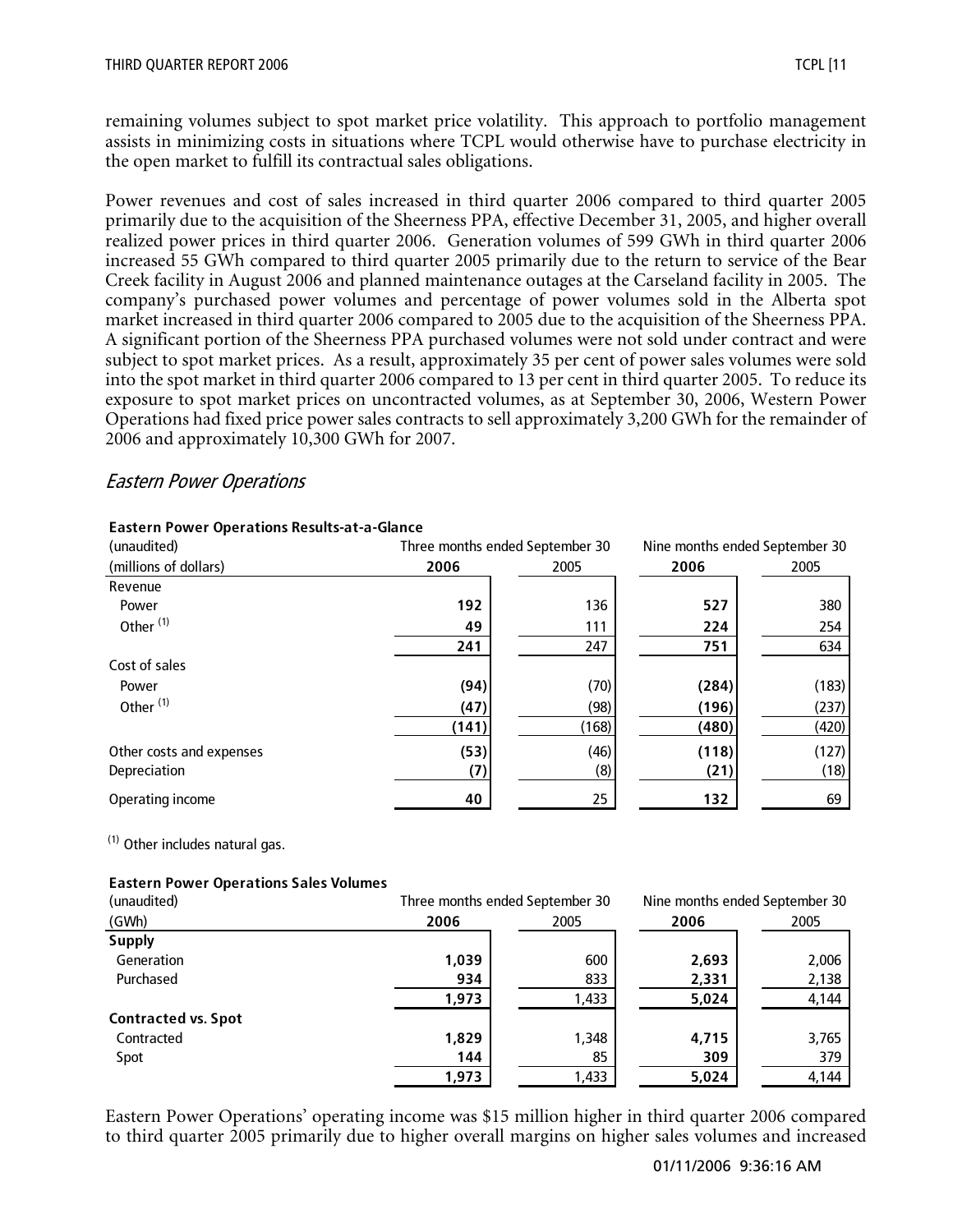generation from the TC Hydro facilities resulting from higher water flows. The 550 MW Bécancour cogeneration plant was placed in service in late third quarter 2006 and therefore its contribution to operating income was not significant.

Operating income for the nine months ended September 30, 2006 was \$132 million or \$63 million higher than the \$69 million earned in the same period of 2005. The increase was primarily due to incremental income from the April 1, 2005 acquisition of the TC Hydro generation assets, a \$10 million (\$16 million pre-tax) first quarter 2005 one-time restructuring payment from OSP to its natural gas fuel suppliers, margins earned in first quarter 2006 on transportation related to unutilized OSP natural gas fuel, higher overall margins on higher power sales volumes and profits earned on natural gas purchased and resold under the OSP gas supply contracts. Partially offsetting these increases was the negative impact of a weaker U.S. dollar in 2006 compared to 2005.

Generation volumes in third quarter 2006 increased 439 GWh to 1,039 GWh compared to third quarter 2005 due to increased dispatch of the OSP facility, increased output from the TC Hydro generation assets resulting from higher water flows and the placing in service of the Bécancour facility.

Power revenues of \$192 million increased \$56 million in third quarter 2006 compared to third quarter 2005 due to increased sales volumes and higher realized prices. Power cost of sales of \$94 million was higher in third quarter 2006 compared to third quarter 2005 due to the impact of increased purchased volumes and higher prices. Purchased power volumes of 934 GWh were higher in third quarter 2006 to supply increased sales volumes. Third quarter 2006 other revenue and other cost of sales of \$49 million and \$47 million, respectively, decreased year-over-year primarily as a result of a reduction in the quantity of natural gas being resold under the OSP natural gas sales contracts and lower gas prices. Other costs and expenses in third quarter 2006 of \$53 million, which includes fuel gas consumed in generation, increased from the prior year primarily as a result of the placing in service of the Bécancour facility.

In third quarter 2006, approximately seven per cent of power sales volumes were sold into the spot market compared to approximately six per cent in third quarter 2005. Eastern Power Operations is focused on selling the majority of its power under contract to wholesale, commercial and industrial customers while managing a portfolio of power supplies sourced from its own generation and wholesale power purchases. To reduce its exposure to spot market prices, as at September 30, 2006, Eastern Power Operations had entered into fixed price power sales contracts to sell approximately 2,500 GWh for the remainder of 2006 and approximately 9,600 GWh for 2007, although certain contracted volumes are dependent on customer usage levels.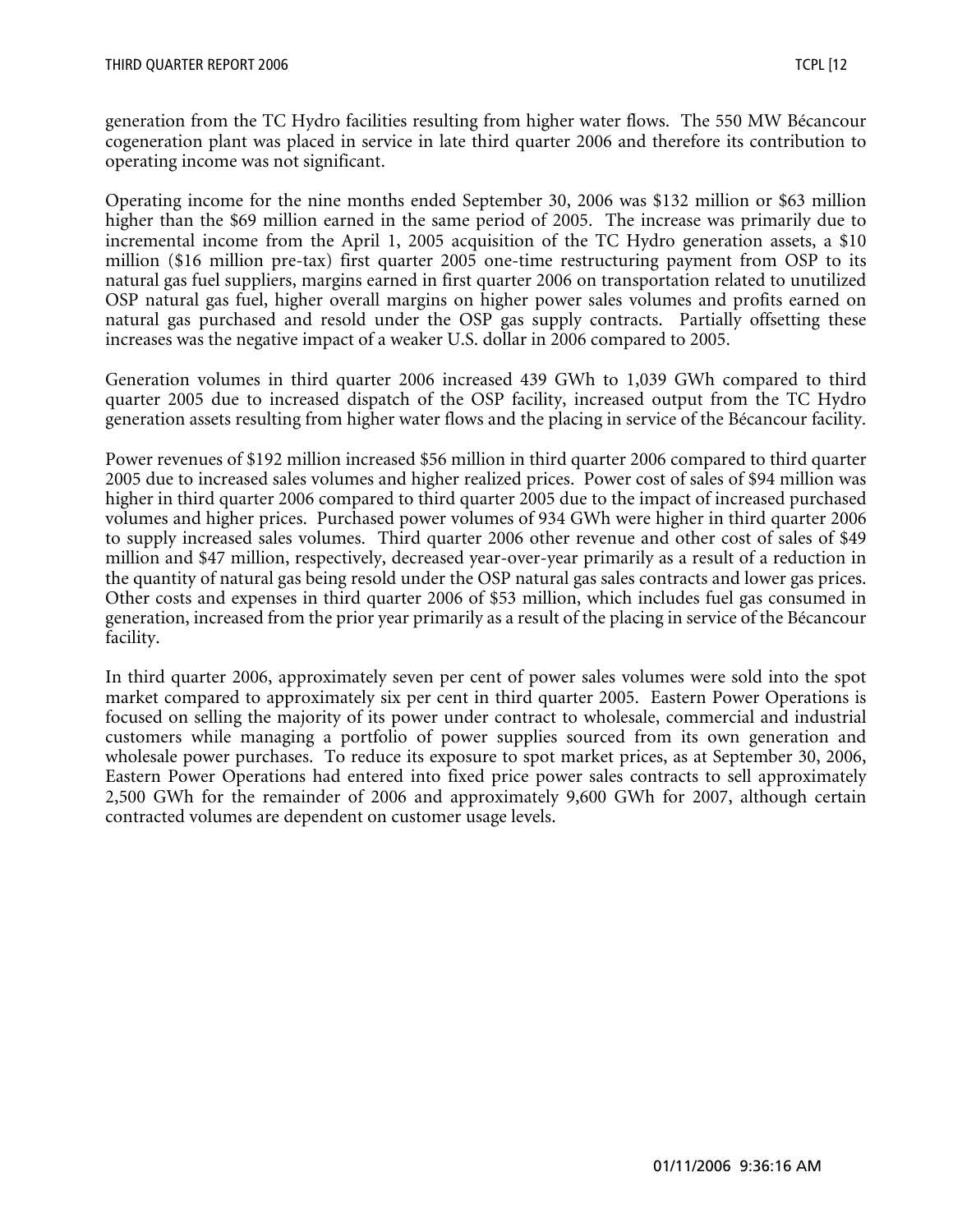#### **Power Sales Volumes and Plant Availability**

#### **Power Sales Volumes**

| (unaudited)                             | Three months ended September 30 Nine months ended September 30 |       |        |        |
|-----------------------------------------|----------------------------------------------------------------|-------|--------|--------|
| (GWh)                                   | 2006                                                           | 2005  | 2006   | 2005   |
| Bruce Power <sup>(1)</sup>              | 3,448                                                          | 2,882 | 9,848  | 7,786  |
| Western Power Operations <sup>(2)</sup> | 4,337                                                          | 2,795 | 12,602 | 8,831  |
| Eastern Power Operations <sup>(3)</sup> | 1.973                                                          | 1,433 | 5,024  | 4,144  |
| Power LP Investment <sup>(4)</sup>      |                                                                | 445   |        | 1,865  |
| Total                                   | 9,758                                                          | 7,555 | 27,474 | 22,626 |

(1) Sales volumes reflect TCPL's proportionate share of Bruce Power output.

<sup>(2)</sup> The Sheerness PPA volumes are included in Western Power Operations effective December 31, 2005.

<sup>(3)</sup> TC Hydro is included in Eastern Power Operations effective April 1, 2005. Bécancour is included in Eastern Power Operations effective September 17, 2006.

 $(4)$  TCPL operated and managed Power LP until August 31, 2005. The volumes in the table represent 100 per cent of Power LP's sales volumes up to August 31, 2005.

| <b>Weighted Average Plant Availability</b> <sup>(1)</sup> |      |      | Three months ended September 30 Nine months ended September 30 |      |  |
|-----------------------------------------------------------|------|------|----------------------------------------------------------------|------|--|
| (unaudited)                                               | 2006 | 2005 | 2006                                                           | 2005 |  |
| <b>Bruce Power</b>                                        | 90%  | 88%  | 88%                                                            | 80%  |  |
| <b>Western Power Operations</b>                           | 94%  | 89%  | 86%                                                            | 86%  |  |
| Eastern Power Operations <sup>(2)</sup>                   | 98%  | 84%  | 97%                                                            | 81%  |  |
| Power LP Investment <sup>(3)</sup>                        |      | 96%  |                                                                | 93%  |  |
| All plants, excluding Bruce Power                         | 97%  | 88%  | 94%                                                            | 85%  |  |
| All plants                                                | 93%  | 89%  | 90%                                                            | 81%  |  |

 $<sup>(1)</sup>$  Plant availability represents the percentage of time in the period that the plant is available</sup>

to generate power, even if the plant is not operating, reduced by planned and unplanned outages.

 $^{(2)}$  TC Hydro is included in Eastern Power Operations effective April 1, 2005. Bécancour is included in Eastern Power Operations effective September 17, 2006.

<sup>(3)</sup> Power LP is included up to August 31, 2005.

## Natural Gas Storage

Natural Gas Storage operating income of \$24 million and \$63 million for the three and nine months ended September 30, 2006, respectively, increased \$20 million and \$48 million, respectively, compared to the same periods in 2005. The increases were primarily due to higher contributions from CrossAlta as a result of increased capacity and higher natural gas storage spreads, and income from other contracted third party natural gas storage capacity in Alberta.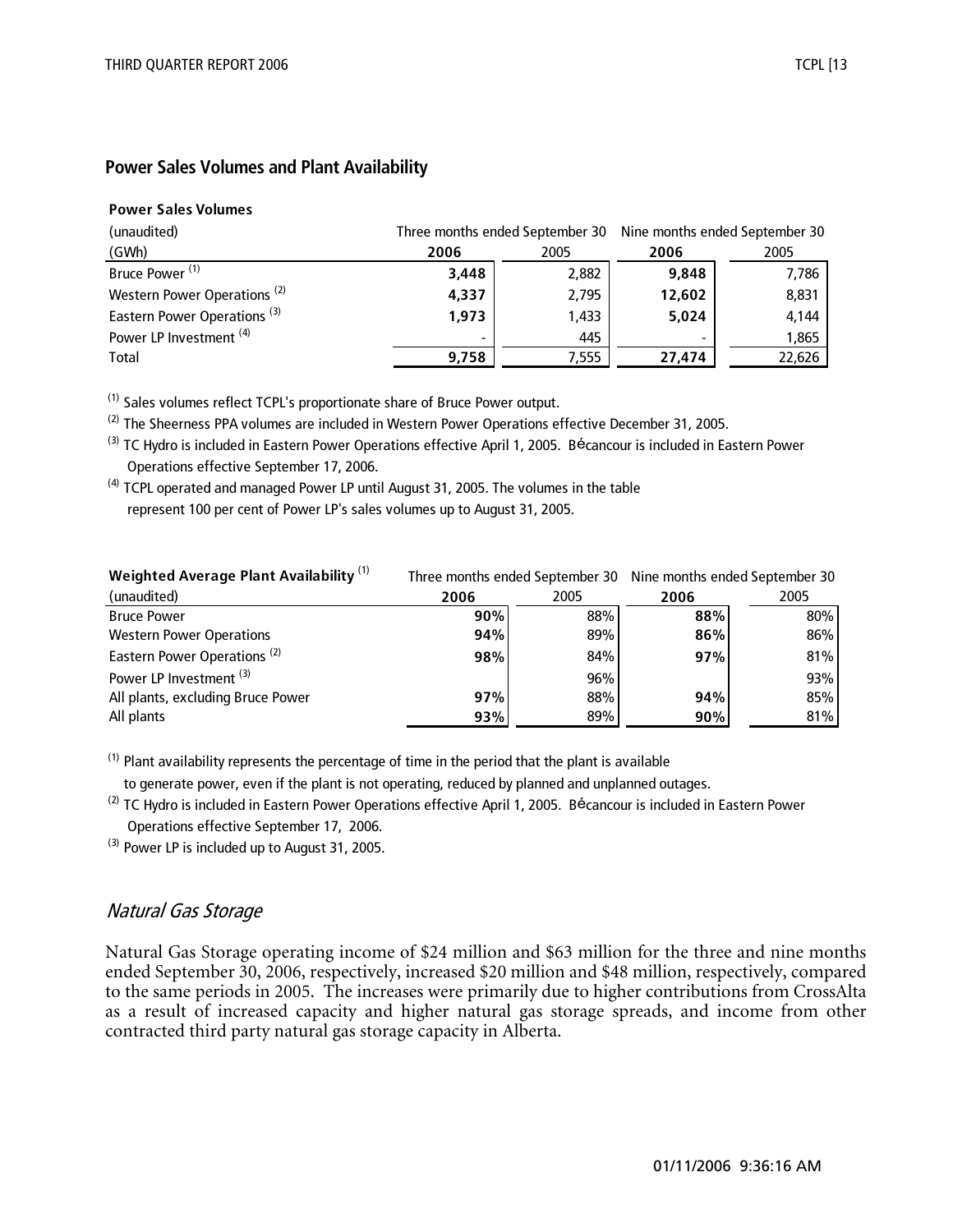## General, Administrative and Support Costs

General, administrative and support costs of \$35 million and \$100 million for the three and nine months ended September 30, 2006, respectively, increased \$5 million and \$7 million compared to the same periods in 2005. The increases were primarily due to higher business development costs.

As at September 30, 2006, TCPL had capitalized \$26 million related to the Broadwater LNG project.

#### **Corporate**

Net earnings from Corporate for the three and nine months ended September 30, 2006 were \$40 million and \$27 million, respectively, compared to net expenses of \$12 million and \$29 million for the same periods in 2005.

The \$52 million decrease in net expenses for third quarter 2006, compared to the same period in 2005, was primarily due to an income tax benefit of approximately \$50 million on the resolution of certain income tax matters with taxation authorities and changes in estimates during the quarter.

The \$56 million decrease in net expenses for the nine months ended September 30, 2006, compared to the same period in 2005, was primarily due to the \$50 million income tax benefit in third quarter 2006, as well as a \$10 million favourable impact on future income taxes arising from reductions in Canadian federal and provincial corporate income tax rates enacted in second quarter 2006. In addition, net earnings were positively impacted by increased interest income and other and the favourable impact of a weaker U.S. dollar. Partially offsetting these decreases in net expenses were income tax refunds and positive income tax adjustments recorded in the nine months ended September 30, 2005.

## **Liquidity and Capital Resources**

## **Funds Generated from Operations**

Funds generated from operations were \$661 million and \$1,716 million for the three and nine months ended September 30, 2006, respectively, compared to \$504 million and \$1,421 million for the same periods in 2005.

TCPL expects that its ability to generate adequate amounts of cash in the short and long term, when needed, and to maintain financial capacity and flexibility to provide for planned growth remains substantially unchanged since December 31, 2005.

#### **Investing Activities**

In the three and nine months ended September 30, 2006, capital expenditures totalled \$372 million (2005 - \$166 million) and \$1,002 million (2005 - \$409 million), respectively, and related primarily to the restart and refurbishment of Bruce A Units 1 and 2, construction of new power plants, the Tamazunchale pipeline and the Edson natural gas storage facilities as well as maintenance and other capacity capital expenditures in the Pipelines business.

Acquisitions for the nine months ended September 30, 2006 were \$358 million (2005 - \$632 million). In second quarter 2006, PipeLines LP acquired an additional 20 per cent general partnership interest in Northern Border. In 2005, TCPL acquired TC Hydro generation assets and an additional 3.52 per cent interest in Iroquois.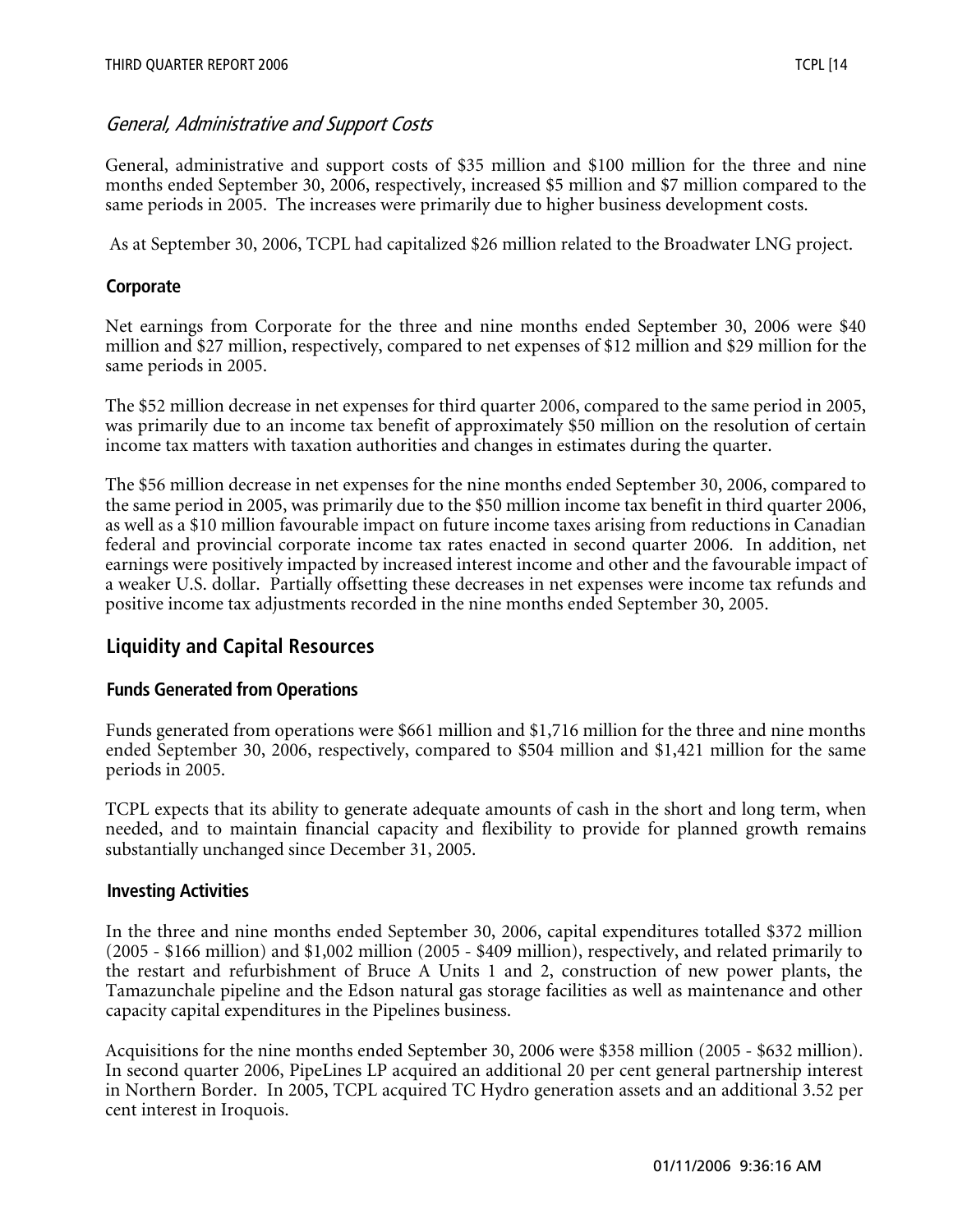In the three and nine months ended September 30, 2006, disposition of assets, net of current income tax, generated nil (2005 - \$444 million) and \$23 million (2005 - \$546 million), respectively. The disposition in 2006 related to the sale of TCPL's 17.5 per cent general partner interest in Northern Border Partners, L.P. The dispositions in 2005 related to the sale of TCPL's ownership interest in Power LP and PipeLines LP units.

#### **Financing Activities**

TCPL retired \$4 million and \$352 million of long-term debt in the three and nine months ended September 30, 2006, respectively. TCPL issued \$1,250 million of long-term debt in the nine months ended September 30, 2006. For the three months ended September 30, 2006, notes payable increased \$4 million while, for the nine months ended September 30, 2006, notes payable decreased \$449 million.

In October 2006, the company issued \$400 million of 4.65 per cent medium-term notes, due October 2016. The proceeds were used to reduce the company's notes payable.

Cash and short-term investments for the three and nine months ended September 30, 2006 increased \$18 million and \$118 million, respectively.

#### Dividends

On October 30, 2006, TCPL's Board of Directors declared a dividend for the quarter ending December 31, 2006 in an aggregate amount equal to the aggregate quarterly dividend to be paid on January 31, 2007 by TransCanada Corporation on the issued and outstanding common shares as at the close of business on December 29, 2006. The board also declared regular dividends on TCPL's preferred shares.

#### **Contractual Obligations**

Energy's future capital expenditure obligations at September 30, 2006 increased compared to December 31, 2005, primarily as a result of TCPL's commitment with OPA to construct the Portland Energy Centre (PEC), as discussed in the Other Recent Developments section of this MD&A.

Other than the PEC commitment, there have been no material changes to TCPL's contractual obligations from December 31, 2005 to September 30, 2006, including payments due for the next five years and thereafter. For further information on these contractual obligations, refer to the MD&A in TCPL's 2005 Report.

#### **Financial and Other Instruments**

The following represents the material changes to the company's financial instruments since December 31, 2005.

## Energy Price Risk Management

The company executes power, natural gas and heat rate derivatives for overall management of its asset portfolio. Heat rate contracts are contracts for the sale or purchase of power that are priced based on a natural gas index. The fair value and notional volumes of contracts for differences and the swap, future, option and heat rate contracts are shown in the tables below.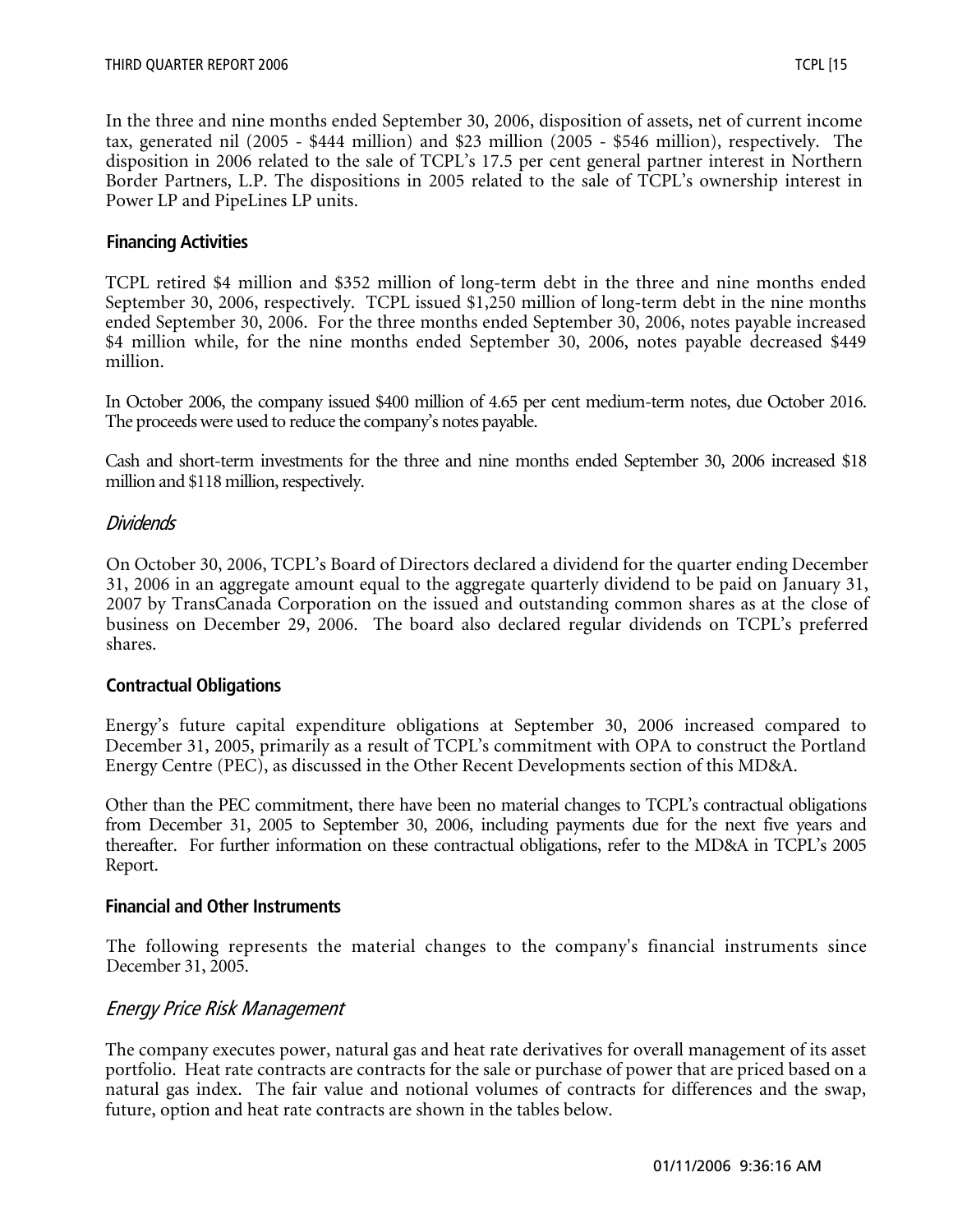#### **Power**

| Asset/(Liability)                            |            |             | September 30, 2006 |           | December 31, 2005 |
|----------------------------------------------|------------|-------------|--------------------|-----------|-------------------|
| (millions of dollars)                        |            |             | (unaudited)        |           |                   |
|                                              | Accounting |             | Fair               |           | Fair              |
|                                              | Treatment  |             | Value              |           | Value             |
| Power - swaps and contracts for differences  |            |             |                    |           |                   |
| (maturing 2006 to 2011)                      | Hedge      |             | (89)               |           | (130)             |
| (maturing 2006 to 2010)                      | Non-hedge  |             | (6)                |           | 13                |
| Gas - swaps and futures                      |            |             |                    |           |                   |
| (maturing 2006 to 2016)                      | Hedge      |             | (58)               |           | 17                |
| (maturing 2006 to 2008)                      | Non-hedge  |             | 26                 |           | (11)              |
|                                              |            |             |                    |           |                   |
| <b>Notional Volumes</b>                      |            |             |                    |           |                   |
| September 30, 2006                           |            |             |                    |           |                   |
| (unaudited)                                  |            | Power (GWh) |                    |           | Gas (Bcf)         |
|                                              | Accounting |             |                    |           |                   |
|                                              | Treatment  | Purchases   | Sales              | Purchases | Sales             |
| Power - swaps and contracts for              |            |             |                    |           |                   |
| differences                                  |            |             |                    |           |                   |
| (maturing 2006 to 2011)                      | Hedge      | 4,946       | 11,189             |           |                   |
| (maturing 2006 to 2010)                      | Non-hedge  | 1,465       | 917                |           |                   |
| Gas - swaps and futures                      |            |             |                    |           |                   |
| (maturing 2006 to 2016)                      | Hedge      |             |                    | 81        | 60                |
| (maturing 2006 to 2008)                      | Non-hedge  |             |                    | 15        | 20                |
| Heat rate contracts                          |            |             |                    |           |                   |
| (maturing 2006)                              | Non-hedge  |             | 12                 |           |                   |
|                                              |            |             |                    |           |                   |
| <b>Notional Volumes</b><br>December 31, 2005 |            | Power (GWh) |                    |           | Gas (Bcf)         |
|                                              | Accounting |             |                    |           |                   |
|                                              | Treatment  | Purchases   | Sales              | Purchases | <b>Sales</b>      |
| Power - swaps and contracts for              |            |             |                    |           |                   |
| differences                                  | Hedge      | 2,566       | 7,780              |           |                   |
|                                              | Non-hedge  | 1,332       | 456                |           |                   |
| Gas - swaps and futures                      | Hedge      |             |                    | 91        | 69                |
|                                              | Non-hedge  |             |                    | 15        | 18                |

Certain of the company's joint ventures use power derivatives to manage energy price risk exposures. The company's proportionate share of the fair value of these outstanding power sales derivatives at September 30, 2006 was \$55 million (December 31, 2005 - \$(38) million) and relates to contracts which cover the period 2006 to 2010. The company's proportionate share of the notional sales volumes associated with this exposure at September 30, 2006 was 4,500 GWh (December 31, 2005 – 2,058 GWh).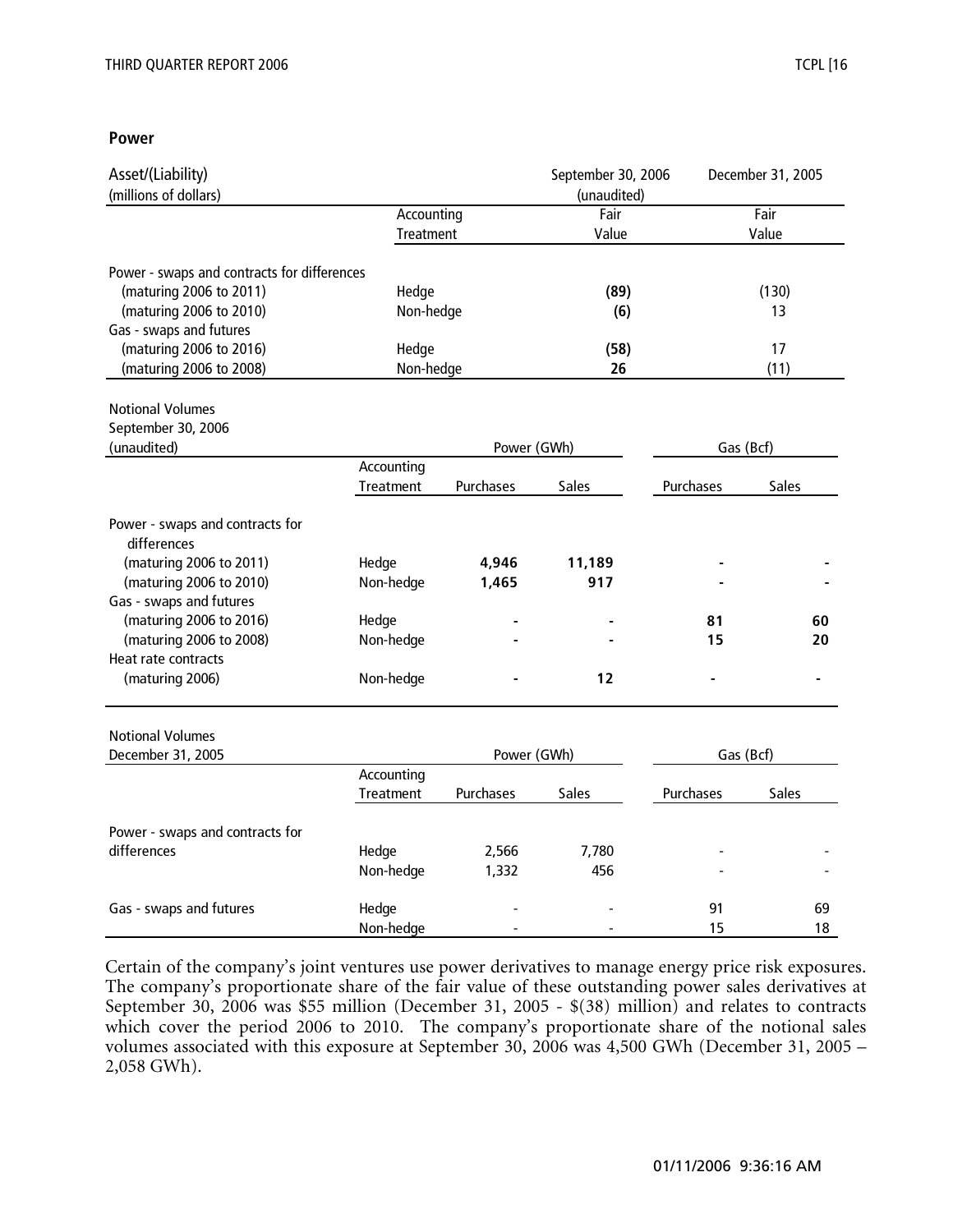## **Risk Management**

TCPL's market, financial and counterparty risks remain substantially unchanged since December 31, 2005. For further information on risks, refer to the MD&A in TCPL's 2005 Report.

## **Controls and Procedures**

As of September 30, 2006, TCPL's management, together with TCPL's President and Chief Executive Officer and Chief Financial Officer, evaluated the effectiveness of the design and operation of the company's disclosure controls and procedures. Based on this evaluation, the President and Chief Executive Officer and the Chief Financial Officer of TCPL have concluded and reaffirmed that the disclosure controls and procedures are effective.

There were no changes in TCPL's internal control over financial reporting during the most recent fiscal quarter that have materially affected or are reasonably likely to materially affect TCPL's internal control over financial reporting.

## **Critical Accounting Policy**

TCPL's critical accounting policy, which remains unchanged since December 31, 2005, is the use of regulatory accounting for its regulated operations. For further information on this critical accounting policy, refer to the MD&A in TCPL's 2005 Report.

# **Critical Accounting Estimates**

Since a determination of many assets, liabilities, revenues and expenses is dependent upon future events, the preparation of the company's consolidated financial statements requires the use of estimates and assumptions which have been made using careful judgment. TCPL's critical accounting estimate from December 31, 2005 continues to be depreciation expense. For further information on this critical accounting estimate, refer to the MD&A in TCPL's 2005 Report.

## **Outlook**

In 2006, TCPL expects higher net income than originally anticipated due to the income tax benefit of approximately \$50 million on the resolution of certain income tax matters with taxation authorities and changes in estimates during the quarter, the \$33 million favourable impact of Canadian federal and provincial corporate income tax rate reductions, improved Energy results to date and net income from discontinued operations as a result of bankruptcy settlements received from Mirant. Excluding these impacts, the company's outlook is relatively unchanged since December 31, 2005. For further information on outlook, refer to the MD&A in TCPL's 2005 Report.

In 2006, TCPL will continue to direct its resources towards long-term growth opportunities that will strengthen its financial performance and create long-term value for shareholders. The company's net income and cash flow combined with a strong balance sheet continue to provide the financial flexibility for TCPL to make disciplined investments in its core businesses of Pipelines and Energy.

Credit ratings on senior unsecured debt assigned by Dominion Bond Rating Service Limited (DBRS), Moody's and Standard & Poor's remain at A, A2 and A-, respectively. DBRS and Moody's both maintain a 'stable' outlook on their ratings and Standard & Poor's maintains a 'negative' outlook on its rating.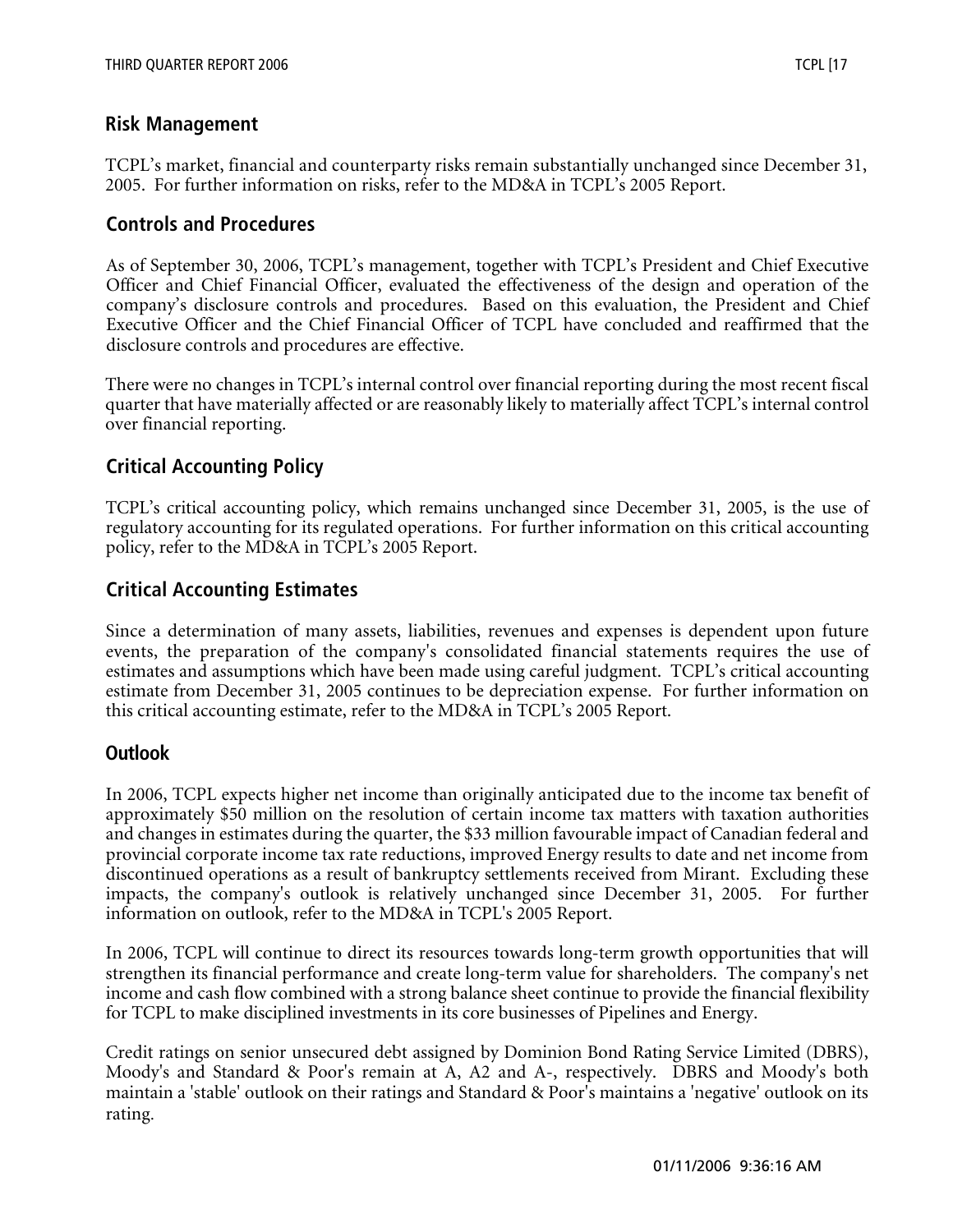# **Other Recent Developments**

#### **Pipelines**

## Wholly-Owned Pipelines

#### Gas Transmission Northwest System

In June 2006, the Gas Transmission Northwest System filed a rate case with the FERC. The comprehensive filing requests a number of tariff changes including an increase in rates for transportation services. The current rates are based on the last rate case filed in 1994. The proposed rates include an ROE of 14.5 per cent, a common equity ratio of 62.99 per cent and a depreciation rate for the transmission plant of 2.76 per cent.

GTN anticipates receiving a procedural order from the FERC in first quarter 2007, and this order will establish a timeline for GTN's rate case proceedings.

#### North Baja Pipeline Expansion

On February 7, 2006, TCPL's North Baja Pipeline filed an application with the FERC to expand and modify its existing system to facilitate the importation of more than 2.7 billion cubic feet per day (Bcf /d) of regasified LNG from Mexico into the California and Arizona markets. Specifically, North Baja proposes to modify its existing system to accommodate bi-directional natural gas flow, construct a new meter station and a 36 inch pipeline interconnect with Southern California Gas Company (SoCal Gas), construct approximately 74 kilometres of lateral facilities to serve electric generation facilities, and loop its entire approximate 129 kilometres existing system with a combination of 42 inch and 48 inch diameter pipeline. On October 6, 2006, the FERC issued a preliminary determination approving all aspects of North Baja's proposal other than those related to environmental issues, which will be the subject of a future order.

#### Tamazunchale

In September 2006, TCPL entered the commissioning phase of construction of its Tamazunchale pipeline in east-central Mexico. The 130 kilometre pipeline is expected to begin commercial operations in December 2006 and will initially transport 170 million cubic feet per day (mmcf/d) of natural gas from the PEMEX gas pipeline system near Naranjos, Veracruz, Mexico to an electricity generation station near Tamazunchale, San Luis Potosi, Mexico. Under the current contract with the Comisión Federal de Electricidad, the capacity of the Tamazunchale pipeline will be expanded beginning in 2009 to approximately 430 mmcf/d to meet the needs of two additional proposed power plants near Tamazunchale.

## Other Pipelines

In September 2006, Northern Border reached a settlement with its participant customers regarding its pending rate case before the FERC. The settlement, which establishes maximum long-term rates and charges for transportation on the Northern Border system, and is supported by the FERC trial staff, was certified by the administrative law judge presiding over the case and forwarded to the FERC for approval. The approval process is expected to be completed by late 2006.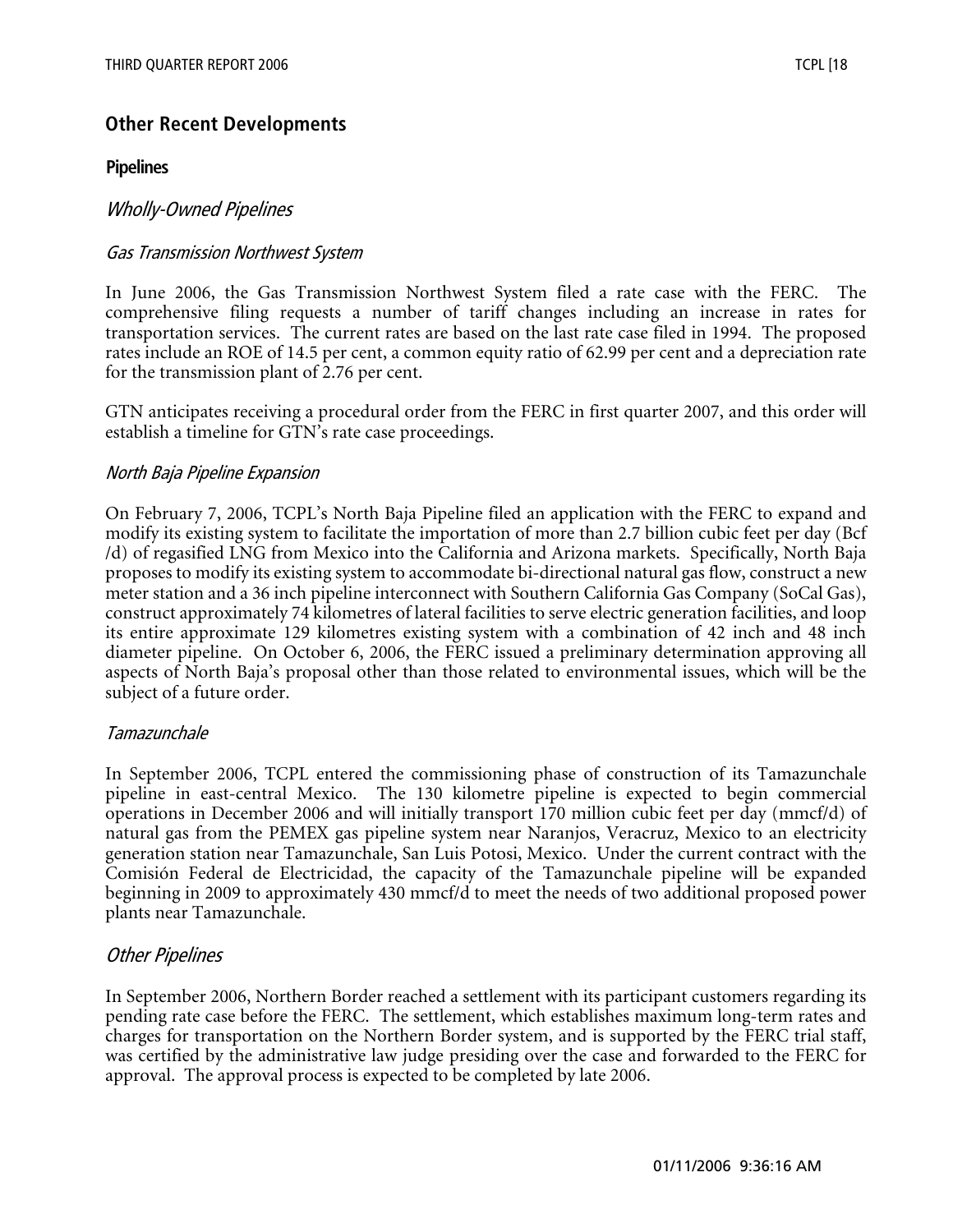## Northern Development

Mackenzie Gas Pipeline Project public hearings are expected to conclude in April 2007. The hearings are held by a Joint Review Panel, which focuses on environmental and socio-economic impacts, and the NEB, which is reviewing all other matters including pipeline engineering, safety, need and economic feasibility. Concurrently, the project proponents are re-assessing the capital cost estimate and construction schedule for the project, in light of overall industry cost escalations and labour shortages.

## Keystone Pipeline

In April 2006, TCPL filed an application with the U.S. Department of State for a Presidential Permit authorizing the construction, operation and maintenance of the Keystone pipeline. In September 2006, the Department of State issued a formal notice of the application as well as a Notice of Intent to prepare an Environmental Impact Statement for the project.

In June 2006, TCPL Keystone Pipeline LP (Keystone LP) filed a petition with the Illinois Commerce Commission for a certificate authorizing the pipeline and granting authority to exercise eminent domain. The matter is expected to go to hearing in mid-November 2006.

In June 2006, TCPL and Keystone LP filed an application with the NEB seeking approval to transfer a portion of the Canadian Mainline to the Keystone pipeline. As part of the transfer application, TCPL is also seeking approval to reduce the Canadian Mainline's rate base by the net book value (NBV) of the transferred facilities and Keystone LP is seeking approval to add the NBV of the facilities to the Keystone pipeline rate base. The transfer application is the first of two major regulatory applications required to obtain approvals necessary to construct the Canadian portion of the Keystone pipeline. An oral public hearing on the application commenced on October 23, 2006.

TCPL filed its Preliminary Information Package for required new facilities with the NEB in July 2006. TCPL expects to file an application with the NEB for a certificate of public convenience and necessity to construct the required new facilities later this year once environmental assessment work is completed. The project will also require regulatory approvals from various U.S. agencies.

## **Energy**

## Bruce Power

The Bruce A restart and refurbishment project reached another key milestone in third quarter 2006 with the delivery of the first three of 16 steam generators that will be installed in Units 1 and 2 as part of the restart project. The restart of Units 1 and 2 is expected to return another 1,500 MW of generating capacity to Ontario with the first unit expected to restart in late 2009. Bruce Power also plans to replace the eight steam generators in each of Units 3 and 4. Based on results from recent inspections, it is expected that the steam generators in Unit 4 can continue to operate until 2010 and then be replaced. The refurbishment of Unit 3 is expected to begin in late 2009.

In August 2006, Bruce Power filed an application with the Canadian Nuclear Safety Commission to prepare the Bruce site for potential future construction of new reactors at the facility.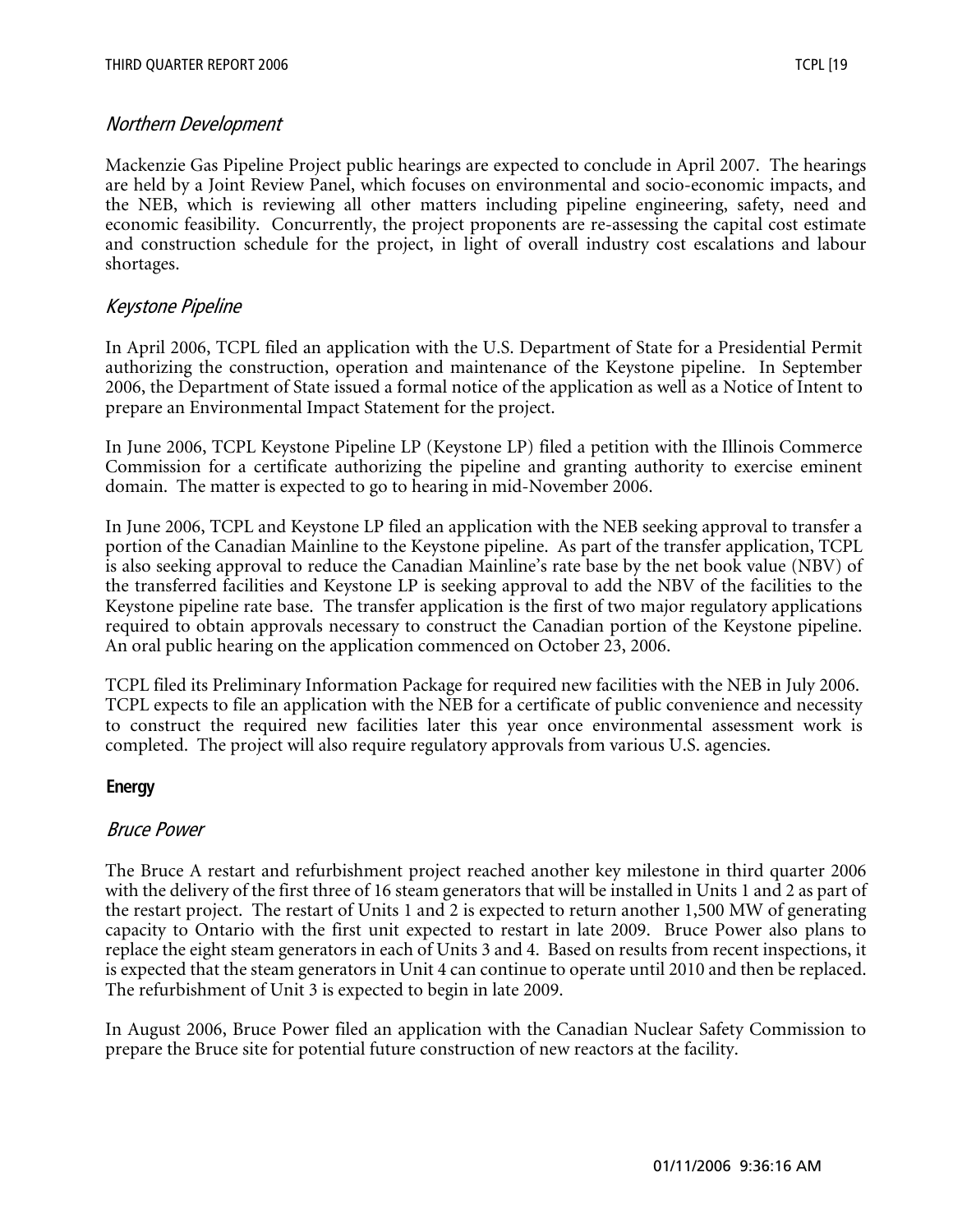## Cartier Wind

Construction continues on the 109.5 MW Baie des Sables wind farm and remains on schedule for completion by December 2006. Construction continues on the 100.5 MW Anse à Valleau wind farm, the second of the six wind farms that comprise the Cartier Wind project in the Gaspé region of Québec. The Anse à Valleau wind farm is expected to deliver energy to the Hydro-Québec grid by December 2007. TCPL has a 62 per cent interest in the Cartier Wind project which was awarded six projects by Hydro-Québec Distribution in October 2004 representing a total of 739.5 MW.

## Portlands Energy Centre

In third quarter 2006, Portlands Energy Centre L.P. (Portlands Energy) signed a 20 year Accelerated Clean Energy Supply (ACES) contract with OPA for a 550 MW high-efficiency, combined-cycle natural gas generation plant to be constructed in downtown Toronto. Portlands Energy is a limited partnership between Ontario Power Generation and TCPL with both parties having a 50 per cent interest. The capital cost of PEC is estimated to be approximately \$730 million. PEC is expected to be operational in simple-cycle mode, delivering 340 MW of electricity to the City of Toronto to meet peak summer demand beginning June 1, 2008 with full completion expected in second quarter 2009.

## Bécancour

In September 2006, construction was completed on the 550 MW Bécancour cogeneration plant. The plant, near Trois-Rivières, Québec, was placed in service in late third quarter 2006 and began fulfilling its obligations to supply electricity to Hydro-Québec Distribution under a long-term contract.

## Cacouna

The Canadian Environmental Assessment Agency and the Bureau des Audiences Publiques sur l'Environnement (BAPE) joint review panel on the proposed Cacouna Energy project requested an extension to consider additional documents and refinements to this proposed project. Cacouna Energy anticipates receiving government approvals in early 2007. Cacouna Energy is a partnership between TCPL and Petro-Canada. The proposed terminal would be capable of receiving, storing, and re-gasifying imported LNG with an average throughput capacity of approximately 500 mmcf/d of natural gas.

## **Broadwater**

The U.S. Coast Guard released its Waterways Suitability Report on the Broadwater Energy project on September 22, 2006. The report determined that the proposed LNG facility in the New York State waters of Long Island Sound can be operated safely and securely and has provided a series of mitigation measures. This report represents another key milestone in the ongoing regulatory review of the Broadwater Energy project. Broadwater Energy is a partnership between TCPL and Shell U.S. Gas & Power. The Broadwater terminal would be capable of receiving, storing, and re-gasifying imported LNG with an average send-out capacity of approximately one Bcf/d of natural gas.

## Edson

Construction of the Edson natural gas storage facility in Alberta was substantially complete at the end of third quarter 2006 and commissioning will take place in fourth quarter 2006. Storage capacity is expected to be available later this year. The Edson facility is expected to have a working natural gas capacity of approximately 60 petajoules and will connect to the Alberta System.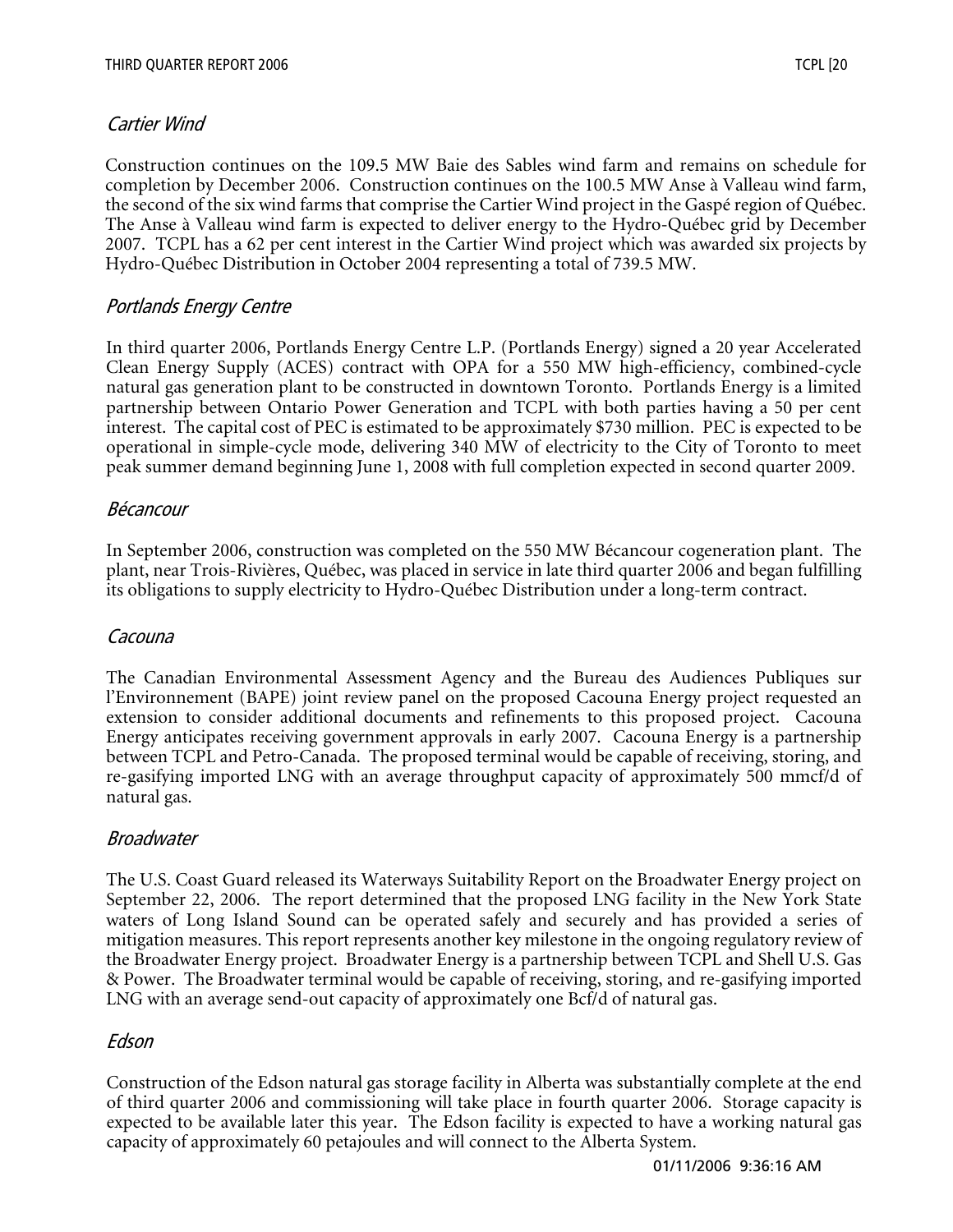#### **Share Information**

As at September 30, 2006, TCPL had 483,344,109 issued and outstanding common shares. In addition, there were 4,000,000 Series U and 4,000,000 Series Y Cumulative First Preferred shares issued and outstanding as at September 30, 2006.

| belected Quarterly Consolidated Financial Data |        |                |      |       |  |        |            |      |        |            |        |
|------------------------------------------------|--------|----------------|------|-------|--|--------|------------|------|--------|------------|--------|
| (unaudited)                                    |        |                | 2006 |       |  |        |            | 2005 |        |            | 2004   |
| (millions of dollars except per share amounts) | Third  | Second         |      | First |  | Fourth | Third      |      | Second | First      | Fourth |
|                                                |        |                |      |       |  |        |            |      |        |            |        |
| Revenues                                       | 1,850  | 1,685          |      | 1,894 |  | 1,771  | 1.494      |      | 1.449  | 1,410      | 1,480  |
| Net Income                                     |        |                |      |       |  |        |            |      |        |            |        |
| Continuing operations                          | 293    | 244            |      | 244   |  | 350    | 428        |      | 199    | 232        | 184    |
| Discontinued operations                        |        | $\blacksquare$ |      | 28    |  |        |            |      |        |            |        |
|                                                | 293    | 244            |      | 272   |  | 350    | 428        |      | 199    | 232        | 184    |
| <b>Share Statistics</b>                        |        |                |      |       |  |        |            |      |        |            |        |
| Net income per share - Basic                   |        |                |      |       |  |        |            |      |        |            |        |
| Continuing operations                          | \$0.60 | \$0.51         |      | 0.50  |  | \$0.72 | \$<br>0.89 | \$   | 0.41   | \$0.48     | \$0.38 |
| Discontinued operations                        |        |                |      | 0.06  |  |        |            |      |        |            |        |
|                                                | \$0.60 | \$0.51         |      | 0.56  |  | \$0.72 | 0.89       | 5    | 0.41   | \$<br>0.48 | \$0.38 |

## **Selected Quarterly Consolidated Financial Data**(1)

<sup>(1)</sup> The selected quarterly consolidated financial data has been prepared in accordance with Canadian GAAP. Certain comparative figures have been reclassified to conform with the current year's presentation. For a discussion on the factors affecting the comparability of the financial data, including discontinued operations, refer to Note 1, Note 2 and Note 23 of TCPL's 2005 audited consolidated financial statements.

## Factors Impacting Quarterly Financial Information

In the Pipelines business, which consists primarily of the company's investments in regulated pipelines, annual revenues and net earnings fluctuate over the long term based on regulators' decisions and negotiated settlements with shippers. Generally, quarter over quarter revenues and net earnings during any particular fiscal year remain relatively stable with fluctuations arising as a result of adjustments being recorded due to regulatory decisions and negotiated settlements with shippers and due to items outside of the normal course of operations.

In the Energy business, which primarily builds, owns and operates electrical power generation plants, sells electricity and invests in natural gas storage facilities, quarter over quarter revenues and net earnings are affected by seasonal weather conditions, customer demand, market prices, planned and unplanned plant outages as well as items outside of the normal course of operations.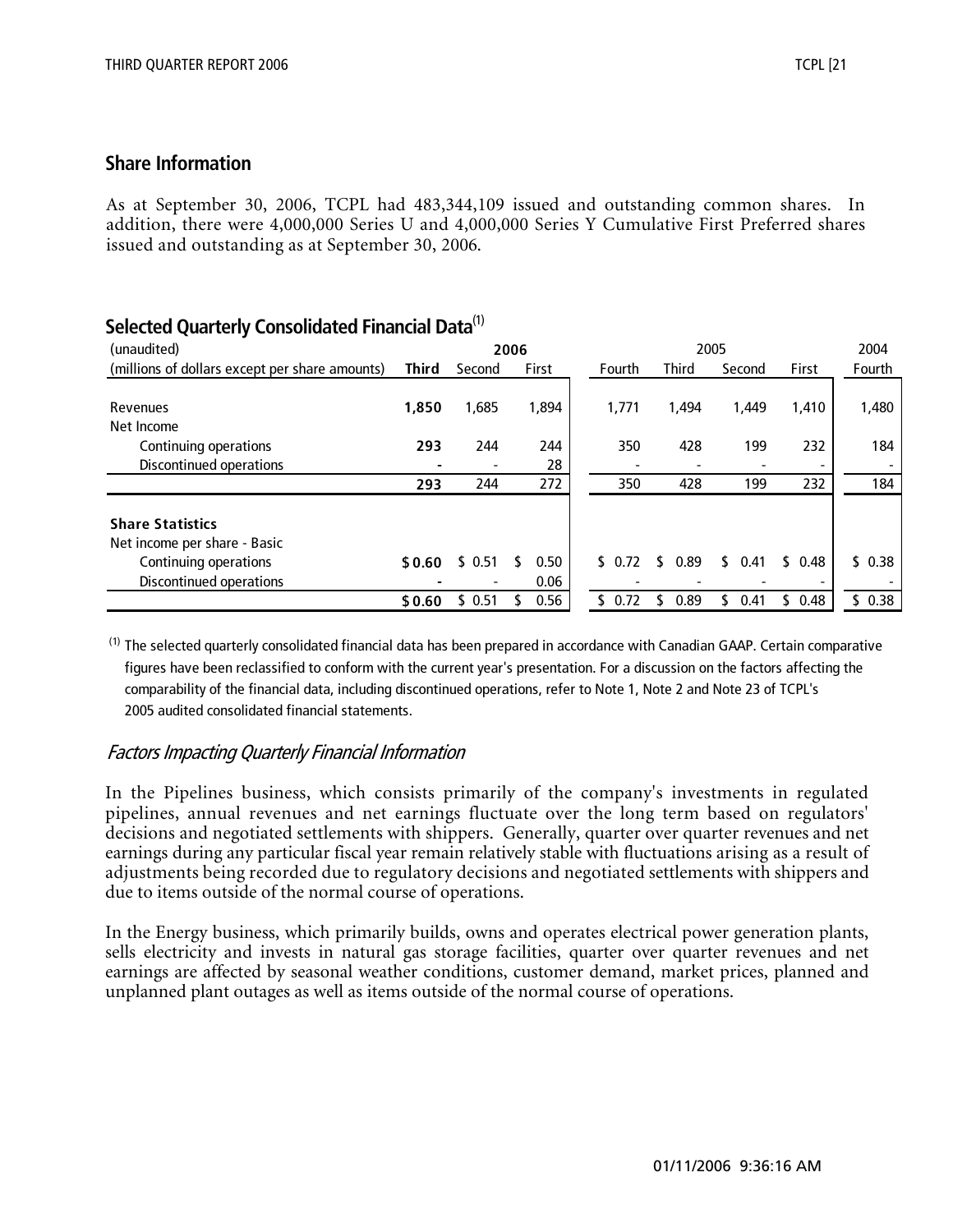Significant items which impacted the last eight quarters' net earnings are as follows.

- In fourth quarter 2004, TCPL completed the acquisition of GTN and recorded \$14 million of net earnings from the November 1, 2004 acquisition date. Energy recorded a \$16 million pre-tax positive impact of a restructuring transaction related to power purchase contracts between OSP and Boston Edison in Eastern Power Operations.
- First quarter 2005 net earnings included a \$49 million after-tax gain related to the sale of PipeLines LP units. Energy's earnings included a \$10 million after-tax cost for the restructuring of natural gas supply contracts by OSP. In addition, Bruce Power's equity income was lower than previous quarters due to the impact of planned maintenance outages and the increase in operating costs as a result of moving to a six-unit operation.
- Second quarter 2005 net earnings included \$21 million (\$13 million related to 2004 and \$8 million related to the six months ended June 30, 2005) with respect to the NEB's decision on Canadian Mainline's 2004 Tolls and Tariff Application (Phase II). On April 1, 2005, TCPL completed the acquisition of TC Hydro generation assets from USGen New England, Inc. Bruce Power's equity income was lower than previous quarters due to the continuing impact of planned maintenance outages and an unplanned maintenance outage on Unit 6 relating to a transformer fire.
- Third quarter 2005 net earnings included after-tax gains of \$193 million related to the sale of the company's ownership interest in Power LP. In addition, Bruce Power's equity income increased from prior quarters due to higher realized power prices and slightly higher generation volumes.
- Fourth quarter 2005 net earnings included a \$115 million after-tax gain on sale of Paiton Energy. In addition, Bruce A was formed and Bruce Power's results were proportionately consolidated effective October 31, 2005.
- First quarter 2006 net earnings included an \$18 million after-tax bankruptcy claim settlement received by the Gas Transmission Northwest System. In addition, Energy's net earnings included contributions from the December 31, 2005 acquisition of the 756 MW Sheerness PPA.
- Second quarter 2006 net earnings included a \$33 million favourable impact on future income taxes (\$23 million in Energy and \$10 million in Corporate) arising from reductions in Canadian federal and provincial corporate income tax rates. Pipelines earnings included a \$13 million after-tax gain related to the sale of the company's 17.5 per cent general partner interest in Northern Border Partners, L.P.
- Third quarter 2006 net earnings included an income tax benefit of approximately \$50 million on the resolution of certain income tax matters with taxation authorities and changes in estimates during the quarter.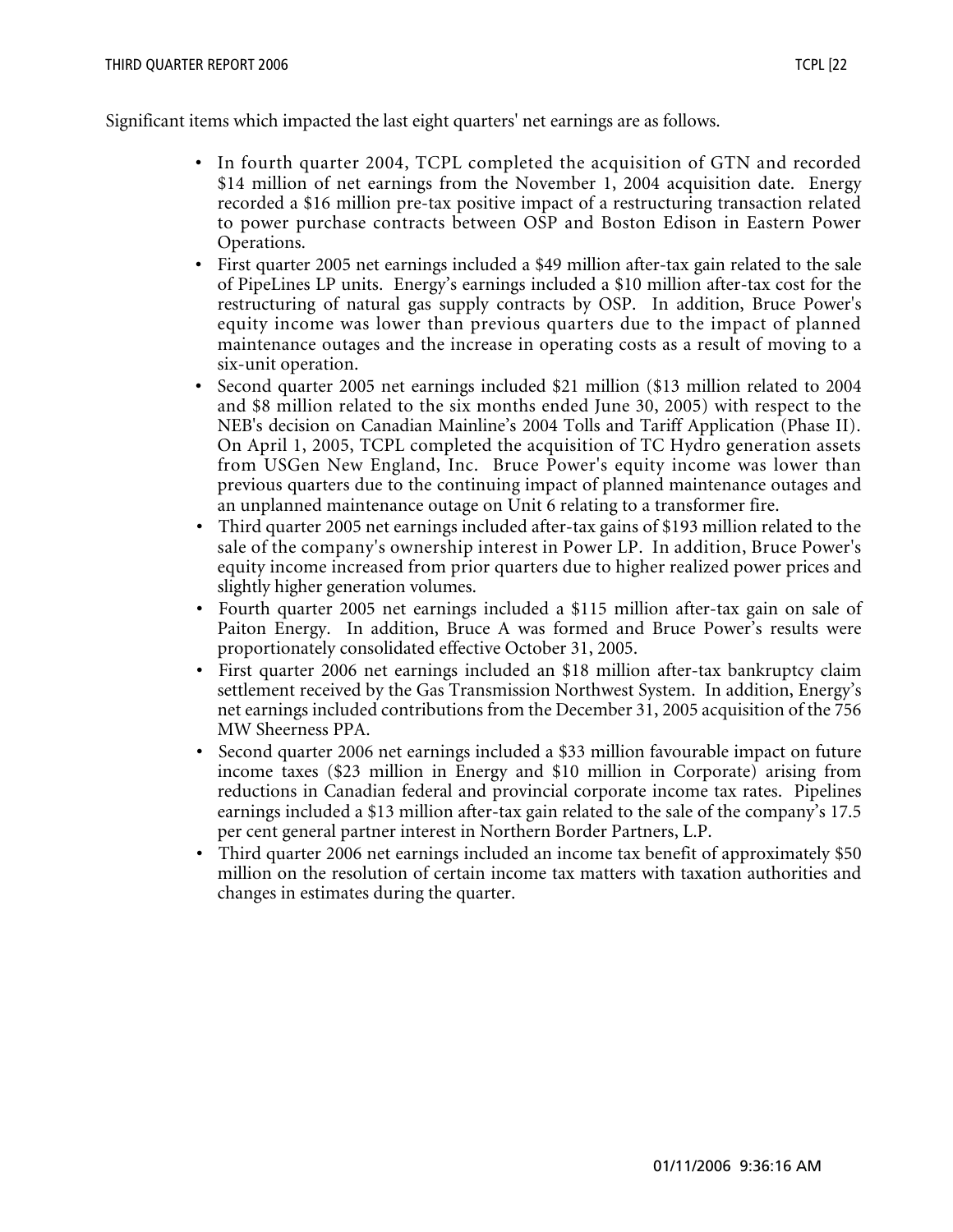# **Consolidated Income**

| (unaudited)<br>(millions of dollars)                              | 2006    | Three months ended September 30<br>2005 | 2006  | Nine months ended September 30<br>2005 |  |
|-------------------------------------------------------------------|---------|-----------------------------------------|-------|----------------------------------------|--|
| <b>Revenues</b>                                                   | 1,850   | 1,494                                   | 5,429 | 4,353                                  |  |
| <b>Operating Expenses</b>                                         |         |                                         |       |                                        |  |
| Cost of sales                                                     | 382     | 319                                     | 1,224 | 834                                    |  |
| Other costs and expenses                                          | 593     | 438                                     | 1,696 | 1,279                                  |  |
| Depreciation                                                      | 264     | 247                                     | 787   | 752                                    |  |
|                                                                   | 1,239   | 1,004                                   | 3,707 | 2,865                                  |  |
| <b>Other Expenses/(Income)</b>                                    |         |                                         |       |                                        |  |
| <b>Financial charges</b>                                          | 204     | 210                                     | 614   | 626                                    |  |
| Financial charges of joint ventures                               | 22      | 16                                      | 67    | 49                                     |  |
| Equity income                                                     | (4)     | (120)                                   | (28)  | (196)                                  |  |
| Interest income and other                                         | (42)    | (22)                                    | (106) | (50)                                   |  |
| Gain on sale of Northern Border Partners, L.P. interest           | 10      |                                         | (13)  |                                        |  |
| Gains related to the Power LP                                     |         | (245)                                   |       | (245)                                  |  |
| Gain on sale of PipeLines LP units                                |         |                                         |       | (82)                                   |  |
|                                                                   | 190     | (161)                                   | 534   | 102                                    |  |
| <b>Income from Continuing Operations before Income</b>            |         |                                         |       |                                        |  |
| <b>Taxes and Non-Controlling Interests</b><br><b>Income Taxes</b> | 421     | 651                                     | 1,188 | 1,386                                  |  |
| Current                                                           | 30      | 189                                     | 277   | 429                                    |  |
| Future                                                            | 75      | 12                                      | 71    | 38                                     |  |
|                                                                   | 105     | 201                                     | 348   | 467                                    |  |
| <b>Non-Controlling Interests</b>                                  |         |                                         |       |                                        |  |
| Non-controlling interest in PipeLines LP                          | 11      | 15                                      | 32    | 36                                     |  |
| Other                                                             | 6       | 1                                       | 10    | $\overline{7}$                         |  |
|                                                                   | 17      | 16                                      | 42    | 43                                     |  |
| <b>Net Income from Continuing Operations</b>                      | 299     | 434                                     | 798   | 876                                    |  |
| <b>Net Income from Discontinued Operations</b>                    |         |                                         | 28    |                                        |  |
| <b>Net Income</b>                                                 | 299     | 434                                     | 826   | 876                                    |  |
| <b>Preferred Share Dividends</b>                                  | $\bf 6$ | 6                                       | 17    | 17                                     |  |
| <b>Net Income Applicable to Common Shares</b>                     | 293     | 428                                     | 809   | 859                                    |  |
| <b>Net Income Applicable to Common Shares</b>                     |         |                                         |       |                                        |  |
| Continuing operations                                             | 293     | 428                                     | 781   | 859                                    |  |
| Discontinued operations                                           |         |                                         | 28    |                                        |  |
|                                                                   | 293     | 428                                     | 809   | 859                                    |  |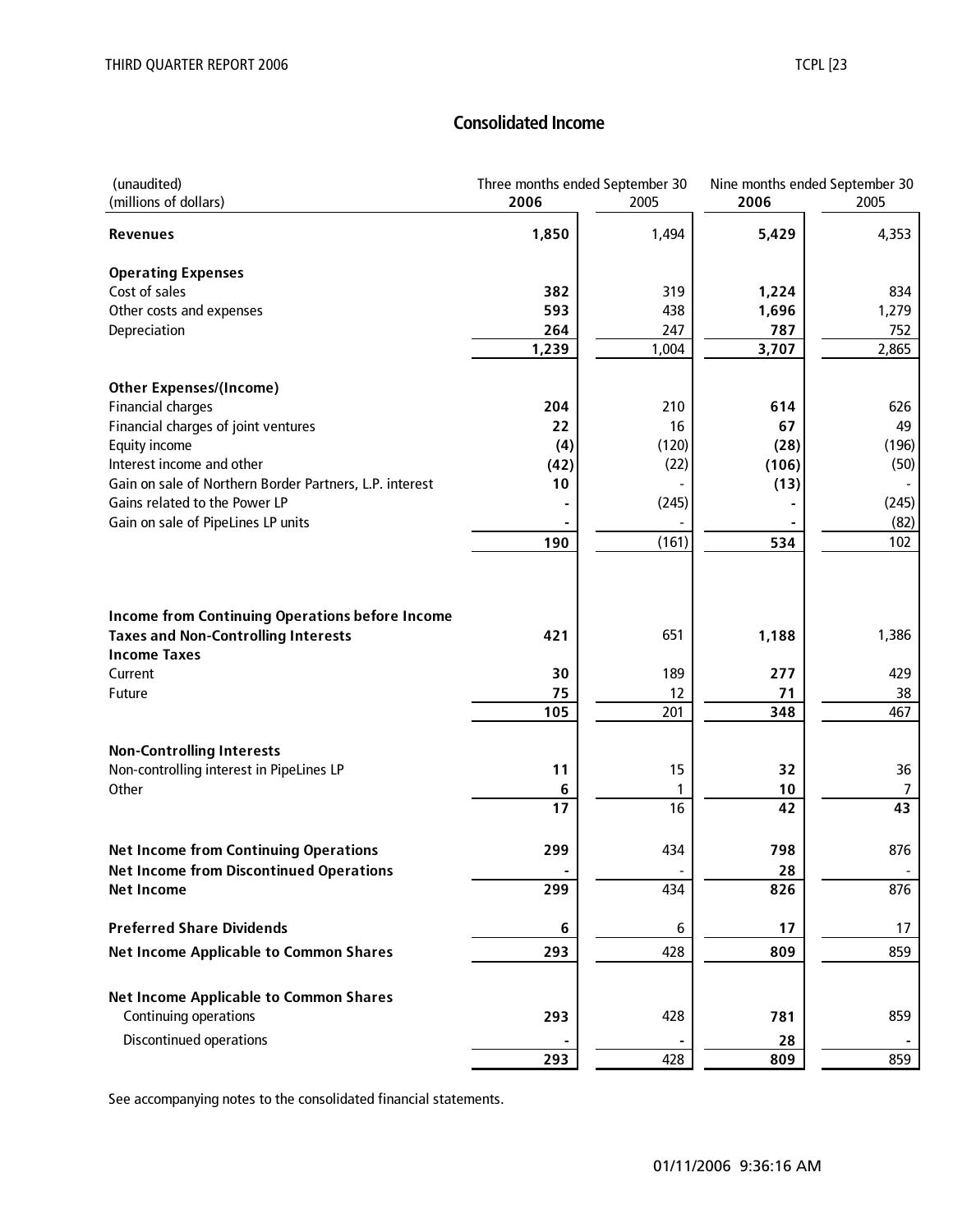# **Consolidated Cash Flows**

| (unaudited)                                                     |       | Three months ended September 30 Nine months ended September 30 |          |       |
|-----------------------------------------------------------------|-------|----------------------------------------------------------------|----------|-------|
| (millions of dollars)                                           | 2006  | 2005                                                           | 2006     | 2005  |
|                                                                 |       |                                                                |          |       |
| <b>Cash Generated From Operations</b>                           |       |                                                                |          |       |
| Net income                                                      | 299   | 434                                                            | 826      | 876   |
| Depreciation                                                    | 264   | 247                                                            | 787      | 752   |
| Gain on sale of Northern Border Partners, L.P. interest, net of |       |                                                                |          |       |
| current income tax                                              |       |                                                                | (11)     |       |
| Gains related to Power LP, net of current income tax            |       | (166)                                                          |          | (166) |
| Gain on sale of PipeLines LP units, net of current income tax   |       |                                                                |          | (31)  |
| Equity income in excess of distributions received               | (1)   | (53)                                                           | (8)      | (70)  |
| Future income taxes                                             | 75    | 12                                                             | 71       | 38    |
| Non-controlling interests                                       | 17    | 16                                                             | 42       | 43    |
| Funding of employee future benefits (in excess of) lower than   |       |                                                                |          |       |
| expense                                                         | (2)   | 12                                                             | (17)     | (5)   |
| Other                                                           | 9     |                                                                | 26       | (16)  |
| Funds generated from operations                                 | 661   | 504                                                            | 1,716    | 1,421 |
| (Increase)/decrease in operating working capital                | (43)  | 90                                                             | (136)    | (173) |
| Net cash provided by operations                                 | 618   | 594                                                            | 1,580    | 1,248 |
| <b>Investing Activities</b>                                     |       |                                                                |          |       |
| Capital expenditures                                            | (372) | (166)                                                          | (1,002)  | (409) |
| Acquisitions, net of cash acquired                              |       |                                                                | (358)    | (632) |
| Disposition of assets, net of current income tax                |       | 444                                                            | 23       | 546   |
| Deferred amounts and other                                      | (47)  | 36                                                             | (62)     | 88    |
| Net cash (used in)/provided by investing activities             | (419) | 314                                                            | (1, 399) | (407) |
|                                                                 |       |                                                                |          |       |
| <b>Financing Activities</b>                                     |       |                                                                |          |       |
| Dividends on common shares                                      | (162) | (154)                                                          | (478)    | (454) |
| Advances from parent                                            | 3     |                                                                | 14       | (75)  |
| Distributions paid to non-controlling interests                 | (10)  | (14)                                                           | (30)     | (41)  |
| Notes payable issued/(repaid), net                              | 4     | (696)                                                          | (449)    | (163) |
| Long-term debt issued                                           |       |                                                                | 1,250    | 799   |
| Reduction of long-term debt                                     | (4)   | (9)                                                            | (352)    | (962) |
| Long-term debt of joint ventures issued                         | 14    | 4                                                              | 38       | 9     |
| Reduction of long-term debt of joint ventures                   | (27)  | (7)                                                            | (48)     | (23)  |
| Common shares issued                                            |       |                                                                |          | 80    |
| Net cash used in financing activities                           | (182) | (876)                                                          | (55)     | (830) |
| <b>Effect of Foreign Exchange Rate Changes on Cash</b>          |       |                                                                |          |       |
| and Short-Term Investments                                      | 1     | (12)                                                           | (8)      | 10    |
| <b>Increase in Cash and Short-Term Investments</b>              | 18    | 20                                                             | 118      | 21    |
| <b>Cash and Short-Term Investments</b>                          |       |                                                                |          |       |
| Beginning of period                                             | 312   | 191                                                            | 212      | 190   |
|                                                                 |       |                                                                |          |       |
| <b>Cash and Short-Term Investments</b>                          |       |                                                                |          |       |
| End of period                                                   | 330   | 211                                                            | 330      | 211   |
| <b>Supplementary Cash Flow Information</b>                      |       |                                                                |          |       |
|                                                                 | 86    | 102                                                            | 454      | 408   |
| Income taxes paid                                               |       |                                                                |          |       |
| Interest paid                                                   | 195   | 221                                                            | 629      | 676   |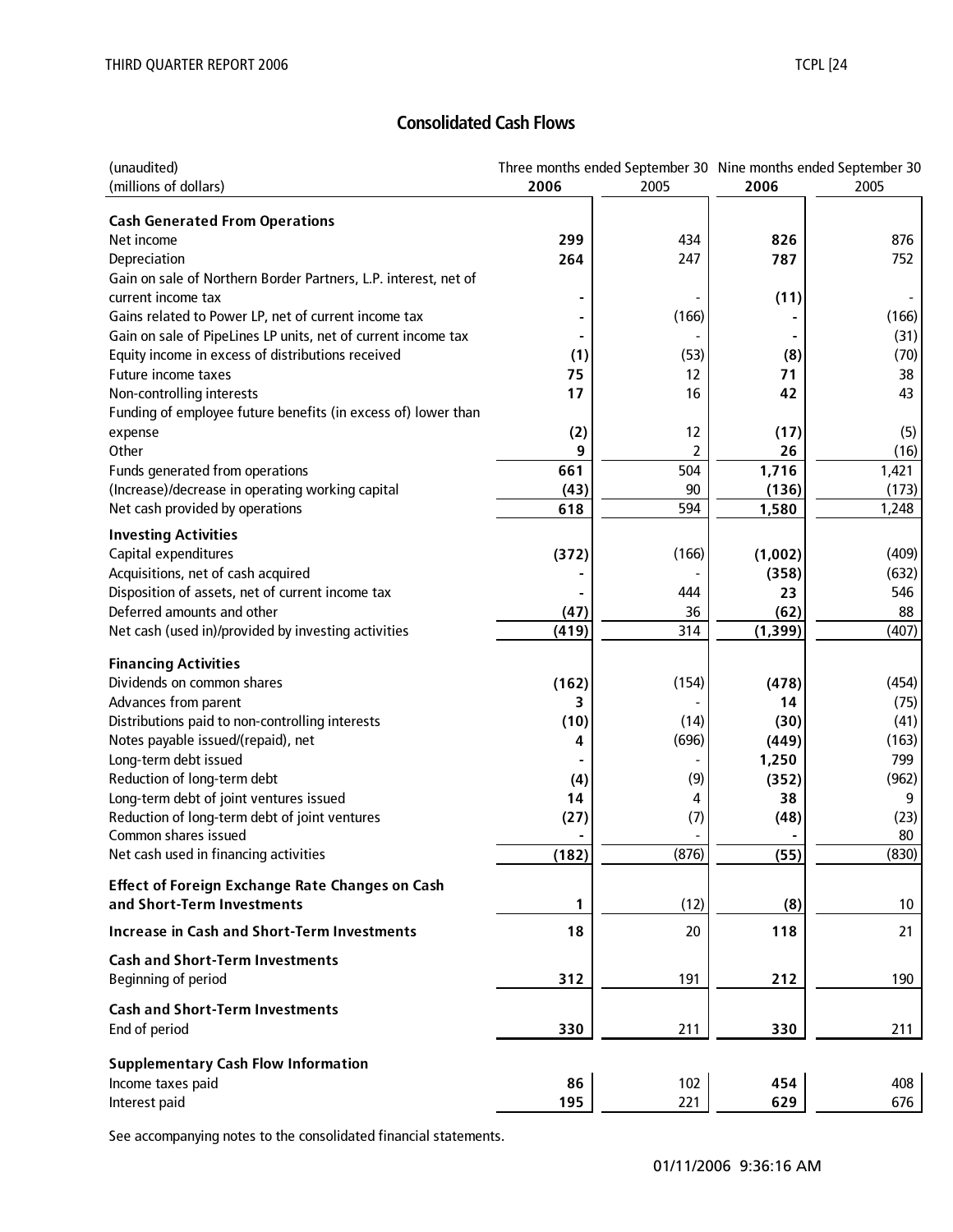# **Consolidated Balance Sheet**

|                                                     | September 30, 2006 | December 31, |
|-----------------------------------------------------|--------------------|--------------|
| (millions of dollars)                               | (unaudited)        | 2005         |
|                                                     |                    |              |
| <b>ASSETS</b>                                       |                    |              |
| <b>Current Assets</b>                               |                    |              |
| Cash and short-term investments                     | 330                | 212          |
| Accounts receivable                                 | 762                | 796          |
| Inventories                                         | 277                | 281          |
| Other                                               | 265                | 277          |
|                                                     | 1,634              | 1,566        |
| <b>Long-Term Investments</b>                        | 77                 | 400          |
| <b>Plant, Property and Equipment</b>                | 20,846             | 20,038       |
| <b>Other Assets</b>                                 | 2,218              | 2,109        |
|                                                     | 24,775             | 24,113       |
|                                                     |                    |              |
| LIABILITIES AND SHAREHOLDERS' EQUITY                |                    |              |
| <b>Current Liabilities</b>                          |                    |              |
| Notes payable                                       | 513                | 962          |
| Accounts payable                                    | 1,330              | 1,536        |
| <b>Accrued interest</b>                             | 265                | 222          |
| Current portion of long-term debt                   | 415                | 393          |
| Current portion of long-term debt of joint ventures | 124                | 41           |
|                                                     | 2,647              | 3,154        |
| <b>Deferred Amounts</b>                             | 1,109              | 1,196        |
| <b>Future Income Taxes</b>                          | 773                | 703          |
| <b>Long-Term Debt</b>                               | 10,306             | 9,640        |
| <b>Long-Term Debt of Joint Ventures</b>             | 1,157              | 937          |
| <b>Preferred Securities</b>                         | 513                | 536          |
|                                                     | 16,505             | 16,166       |
| <b>Non-Controlling Interests</b>                    |                    |              |
| Non-controlling interest in PipeLines LP            | 298                | 318          |
| Other                                               | 83                 | 76           |
|                                                     | 381                | 394          |
| <b>Shareholders' Equity</b>                         |                    |              |
| <b>Preferred shares</b>                             | 389                | 389          |
| Common shares                                       | 4,712              | 4,712        |
| Contributed surplus                                 | 276                | 275          |
| <b>Retained earnings</b>                            | 2,607              | 2,267        |
| Foreign exchange adjustment                         | (95)               | (90)         |
|                                                     | 7,889              | 7,553        |
|                                                     | 24,775             | 24,113       |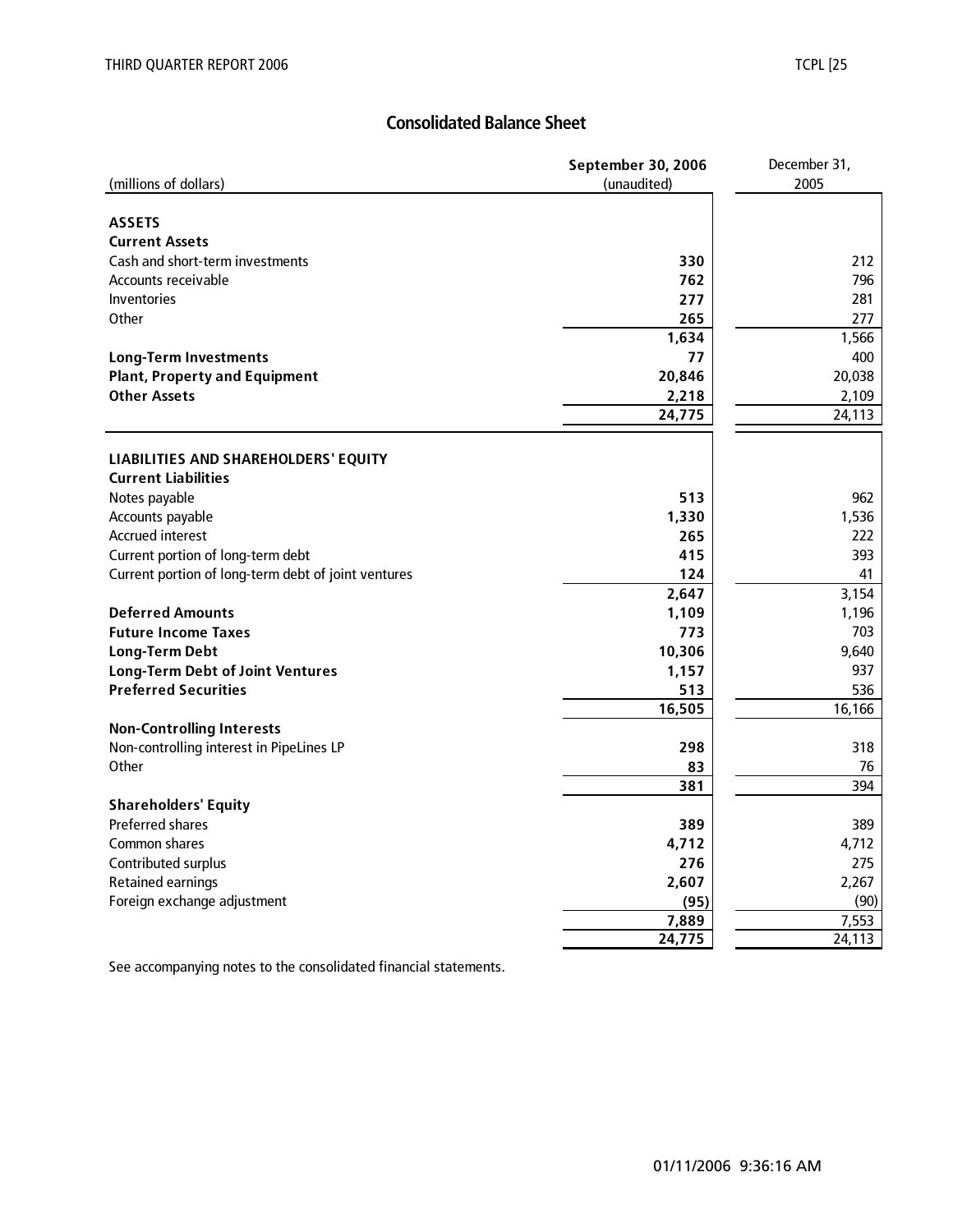# **Consolidated Retained Earnings**

| (unaudited)                    |       | Nine months ended September 30 |  |  |  |
|--------------------------------|-------|--------------------------------|--|--|--|
| (millions of dollars)          | 2006  | 2005                           |  |  |  |
|                                |       |                                |  |  |  |
| Balance at beginning of period | 2,267 | 1,653                          |  |  |  |
| Net income                     | 826   | 876                            |  |  |  |
| Preferred share dividends      | (17)  | (17)                           |  |  |  |
| Common share dividends         | (469) | (445)                          |  |  |  |
|                                | 2,607 | 2,067                          |  |  |  |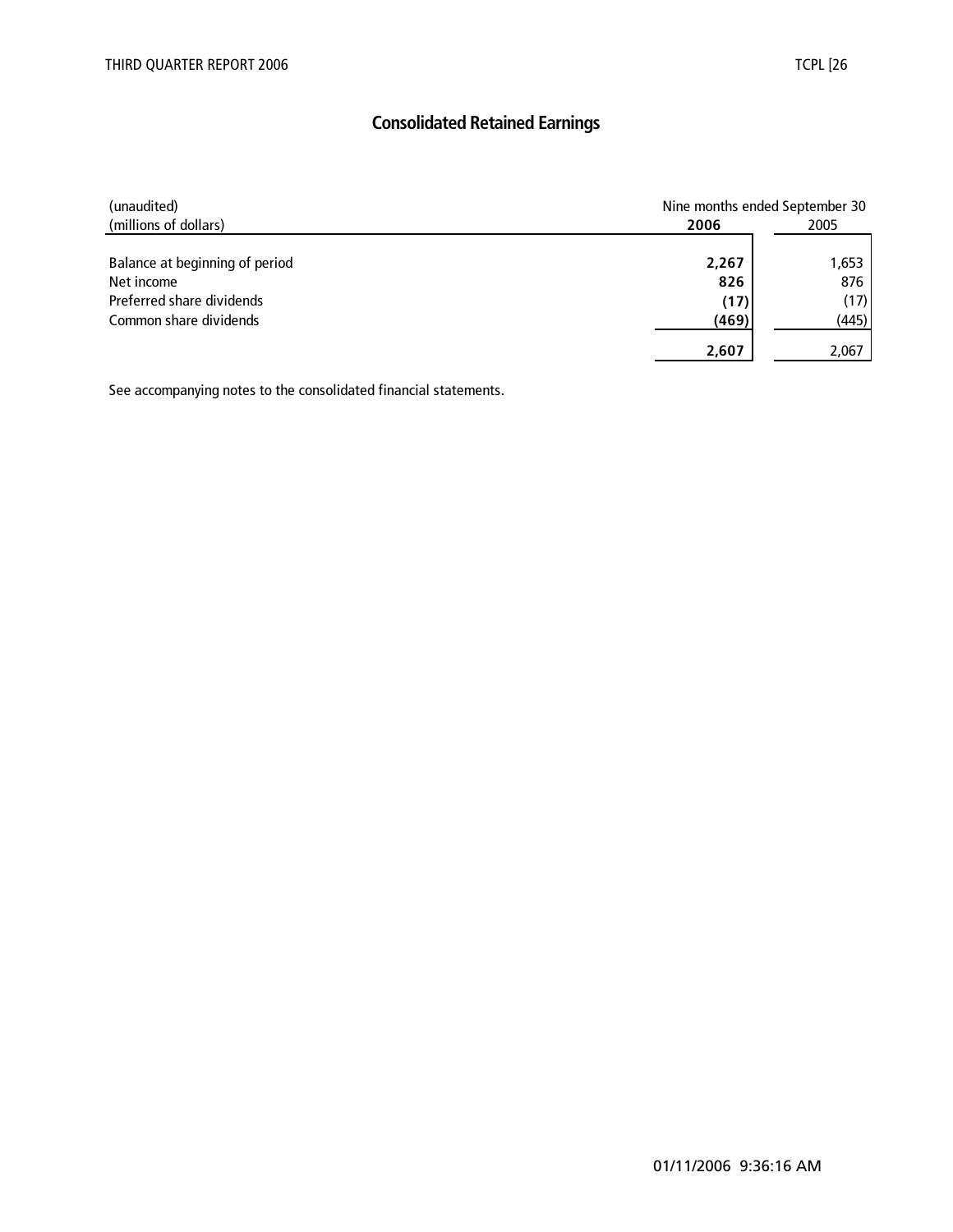## **Notes to Consolidated Financial Statements (Unaudited)**

## **1. Significant Accounting Policies**

The consolidated financial statements of TransCanada PipeLines Limited (TCPL or the company) have been prepared in accordance with Canadian generally accepted accounting principles (GAAP). The accounting policies applied are consistent with those outlined in TCPL's audited consolidated financial statements for the year ended December 31, 2005. These consolidated financial statements reflect all normal recurring adjustments that are, in the opinion of management, necessary to present fairly the financial position and results of operations for the respective periods. These consolidated financial statements do not include all disclosures required in the annual financial statements and should be read in conjunction with the 2005 audited consolidated financial statements included in TCPL's 2005 Report. Amounts are stated in Canadian dollars unless otherwise indicated. Certain comparative figures have been reclassified to conform with the current period's presentation.

Since a determination of many assets, liabilities, revenues and expenses is dependent upon future events, the preparation of these consolidated financial statements requires the use of estimates and assumptions. In the opinion of Management, these consolidated financial statements have been properly prepared within reasonable limits of materiality and within the framework of the company's significant accounting policies.

## **2. Segmented Information**

Effective June 1, 2006, TCPL revised the composition and names of its reportable business segments to Pipelines and Energy. Pipelines is principally comprised of the company's pipelines in Canada, the United States and Mexico. Energy includes the company's power operations, natural gas storage and liquefied natural gas (LNG) businesses in Canada and the U.S. The financial reporting of these segments was aligned to reflect the internal organizational structure of the company. The segmented information has been retroactively restated to reflect the changes in reportable segments. These changes had no impact on consolidated net income.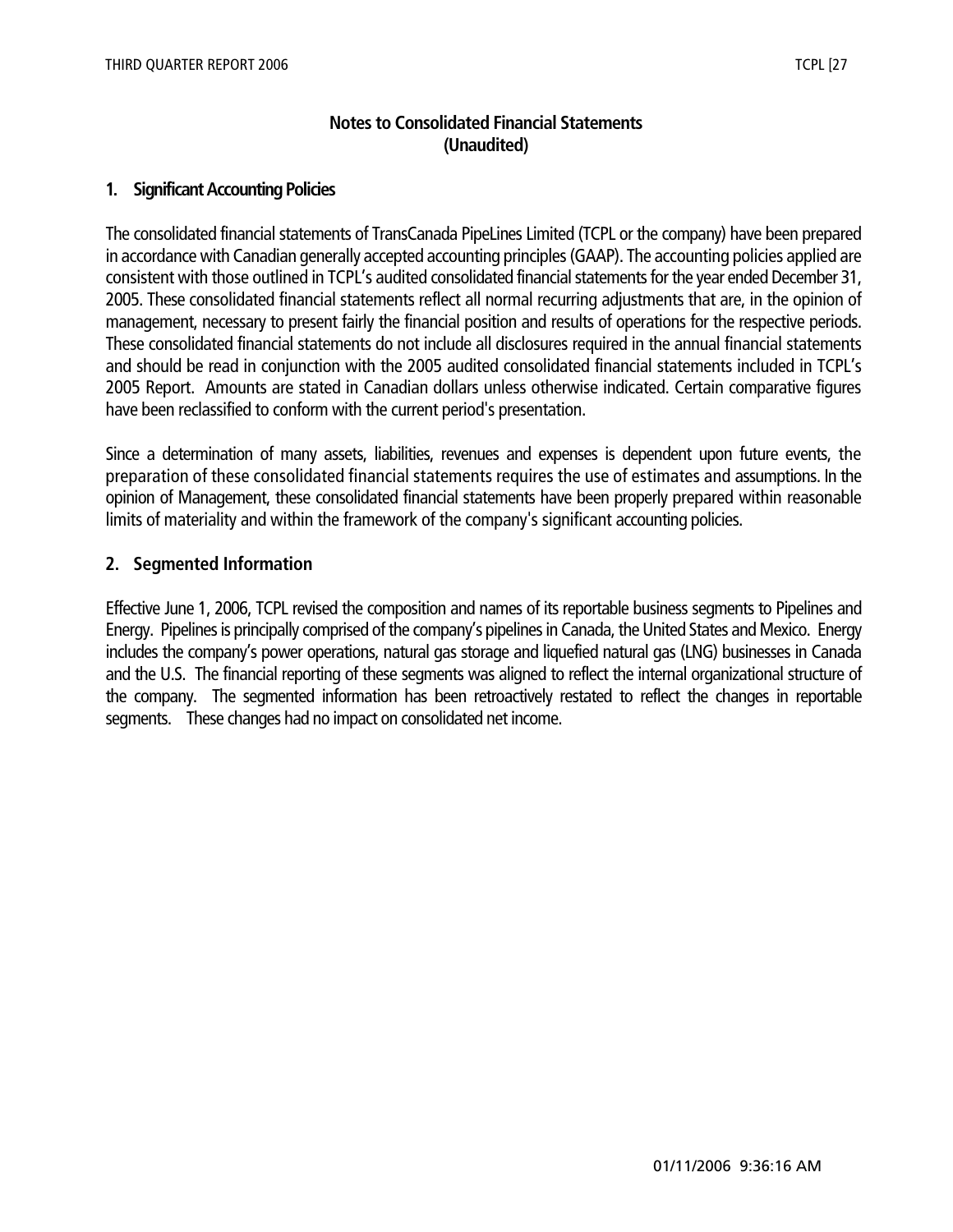The impacts on segment net income of each of Pipelines and Energy in each quarter of 2005 and first quarter 2006 are as follows.

|                                         |       |        | 2005         |        |       | 2006  |
|-----------------------------------------|-------|--------|--------------|--------|-------|-------|
| (unaudited - millions of dollars)       | First | Second | <b>Third</b> | Fourth | Total | First |
|                                         |       |        |              |        |       |       |
| <b>Pipelines</b>                        |       |        |              |        |       |       |
| Net Income - previously reported as Gas |       |        |              |        |       |       |
| Transmission                            | 211   | 165    | 148          | 160    | 684   | 168   |
| Reclassifications:                      |       |        |              |        |       |       |
| Natural gas storage                     | (4)   | (1)    | (2)          | (9)    | (16)  | (13)  |
| Costs related to LNG                    | 2     |        | 3            | 4      | 11    | 2     |
| Net Income - revised                    | 209   | 166    | 149          | 155    | 679   | 157   |
|                                         |       |        |              |        |       |       |
| <b>Energy</b>                           |       |        |              |        |       |       |
| Net Income - previously reported as     |       |        |              |        |       |       |
| Power                                   | 30    | 42     | 292          | 197    | 561   | 89    |
| Reclassifications:                      |       |        |              |        |       |       |
| Natural gas storage                     | 4     |        | 2            | 9      | 16    | 13    |
| Costs related to LNG                    | (2)   | (2)    | (3)          | (4)    | (11)  | (2)   |
| Net Income - revised                    | 32    | 41     | 291          | 202    | 566   | 100   |

| Three months ended September 30            | Pipelines |       | Energy                   |       | Corporate |      | Total |       |
|--------------------------------------------|-----------|-------|--------------------------|-------|-----------|------|-------|-------|
| (unaudited - millions of dollars)          | 2006      | 2005  | 2006                     | 2005  | 2006      | 2005 | 2006  | 2005  |
| Revenues                                   | 1,010     | 993   | 840                      | 501   |           |      | 1,850 | 1,494 |
| Cost of sales                              |           |       | (382)                    | (319) |           | ۰    | (382) | (319) |
| Other costs and expenses                   | (351)     | (310) | (240)                    | (127) | (2)       | (1)  | (593) | (438) |
| Depreciation                               | (231)     | (235) | (33)                     | (12)  |           |      | (264) | (247) |
|                                            | 428       | 448   | 185                      | 43    | (2)       | (1)  | 611   | 490   |
| Financial charges, preferred dividends and |           |       |                          |       |           |      |       |       |
| non-controlling interests                  | (197)     | (198) |                          |       | (30)      | (34) | (227) | (232) |
| Financial charges of joint ventures        | (17)      | (16)  | (5)                      |       |           |      | (22)  | (16)  |
| Equity income                              | 4         | 21    |                          | 99    |           |      | 4     | 120   |
| Interest income and other                  | 25        | 8     | 2                        |       | 5         | 12   | 32    | 22    |
| <b>Gains related to Power LP</b>           |           |       | $\overline{\phantom{0}}$ | 245   |           |      |       | 245   |
| Income taxes                               | (113)     | (114) | (59)                     | (98)  | 67        | 11   | (105) | (201) |
| <b>Continuing Operations</b>               | 130       | 149   | 123                      | 291   | 40        | (12) | 293   | 428   |
| <b>Discontinued Operations</b>             |           |       |                          |       |           |      |       |       |
|                                            |           |       |                          |       |           |      |       |       |

**Net Income Applicable to Common Shares 293** 428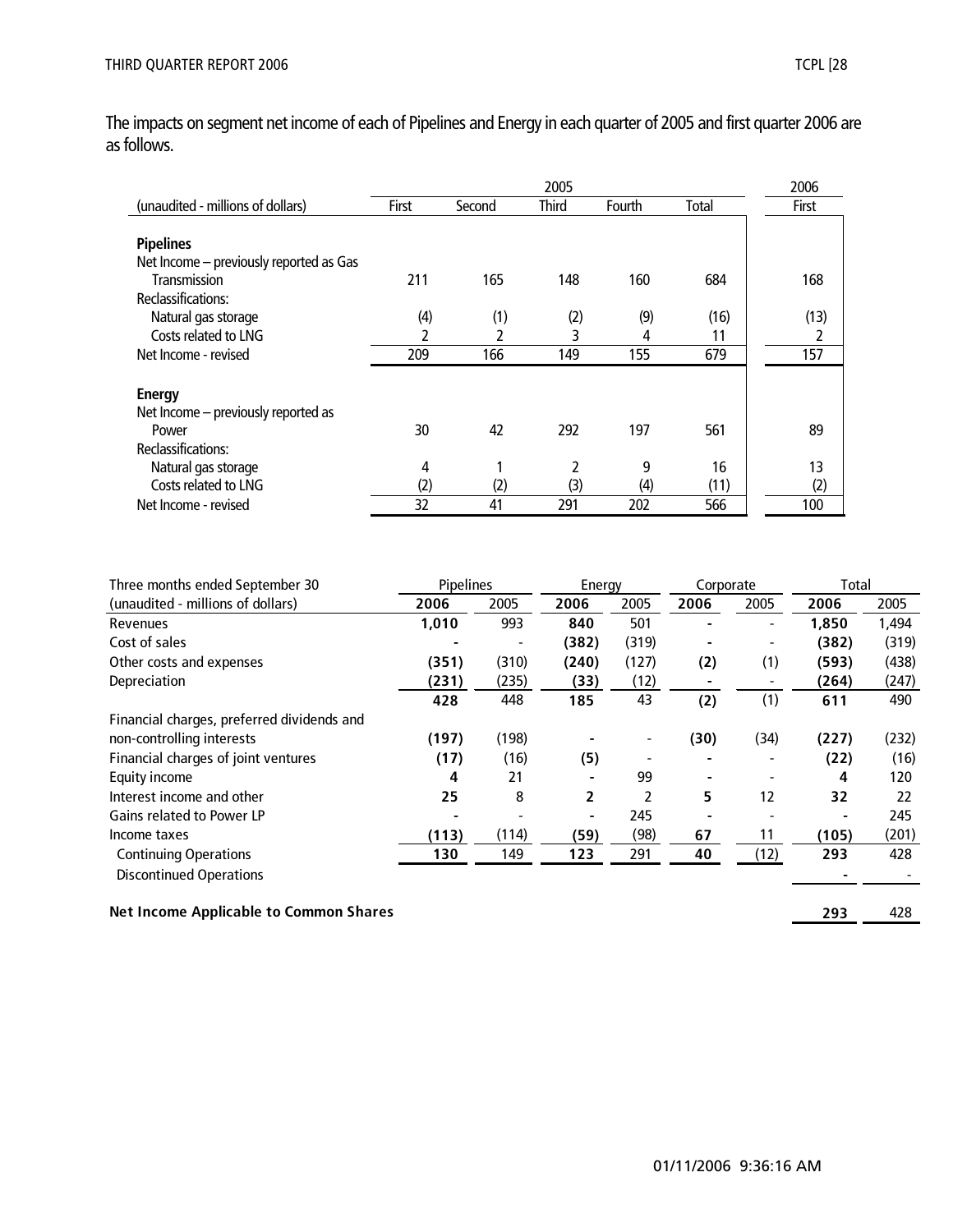| Nine months ended September 30                 | <b>Pipelines</b> |       | Energy   |       | Corporate |      | Total   |          |
|------------------------------------------------|------------------|-------|----------|-------|-----------|------|---------|----------|
| (unaudited - millions of dollars)              | 2006             | 2005  | 2006     | 2005  | 2006      | 2005 | 2006    | 2005     |
| Revenues                                       | 2,956            | 2,981 | 2,473    | 1,372 |           |      | 5,429   | 4,353    |
| Cost of sales                                  |                  |       | (1, 224) | (834) |           |      | (1,224) | (834)    |
| Other costs and expenses                       | (994)            | (899) | (695)    | (376) | (7)       | (4)  | (1,696) | (1, 279) |
| Depreciation                                   | (692)            | (700) | (95)     | (52)  |           |      | (787)   | (752)    |
|                                                | 1,270            | 1,382 | 459      | 110   | (7)       | (4)  | 1,722   | 1,488    |
| Financial charges, preferred dividends and     |                  |       |          |       |           |      |         |          |
| non-controlling interests                      | (573)            | (588) |          | (2)   | (100)     | (96) | (673)   | (686)    |
| Financial charges of joint ventures            | (50)             | (44)  | (17)     | (5)   |           |      | (67)    | (49)     |
| Equity income                                  | 28               | 54    |          | 142   |           |      | 28      | 196      |
| Interest income and other                      | 59               | 21    | 5        | 5     | 32        | 24   | 96      | 50       |
| Gain on sale of Northern Border Partners, L.P. |                  |       |          |       |           |      |         |          |
| interest                                       | 23               |       |          |       |           |      | 23      |          |
| Gain on sale of PipeLines LP units             |                  | 82    |          |       |           |      |         | 82       |
| <b>Gains related to Power LP</b>               |                  |       | -        | 245   |           |      |         | 245      |
| Income taxes                                   | (323)            | (383) | (127)    | (131) | 102       | 47   | (348)   | (467)    |
| <b>Continuing Operations</b>                   | 434              | 524   | 320      | 364   | 27        | (29) | 781     | 859      |
| <b>Discontinued Operations</b>                 |                  |       |          |       |           |      | 28      |          |
|                                                |                  |       |          |       |           |      |         |          |
| <b>Net Income Applicable to Common Shares</b>  |                  |       |          |       |           |      | 809     | 859      |

#### **Total Assets**

|                       | <b>September 30, 2006</b> | December 31, |
|-----------------------|---------------------------|--------------|
| (millions of dollars) | (unaudited)               | 2005         |
| <b>Pipelines</b>      | 17,966                    | 17,872       |
| Energy                | 5,715                     | 5,303        |
| Corporate             | 1.094                     | 938          |
|                       | 24,775                    | 24,113       |

#### **3. Risk Management and Financial Instruments**

The following represents the material changes to the company's financial instruments since December 31, 2005.

#### Energy Price Risk Management

The company executes power, natural gas and heat rate derivatives for overall management of its asset portfolio. Heat rate contracts are contracts for the sale or purchase of power that are priced based on a natural gas index. The fair value and notional volumes of contracts for differences and the swap, future, option and heat rate contracts are shown in the tables below.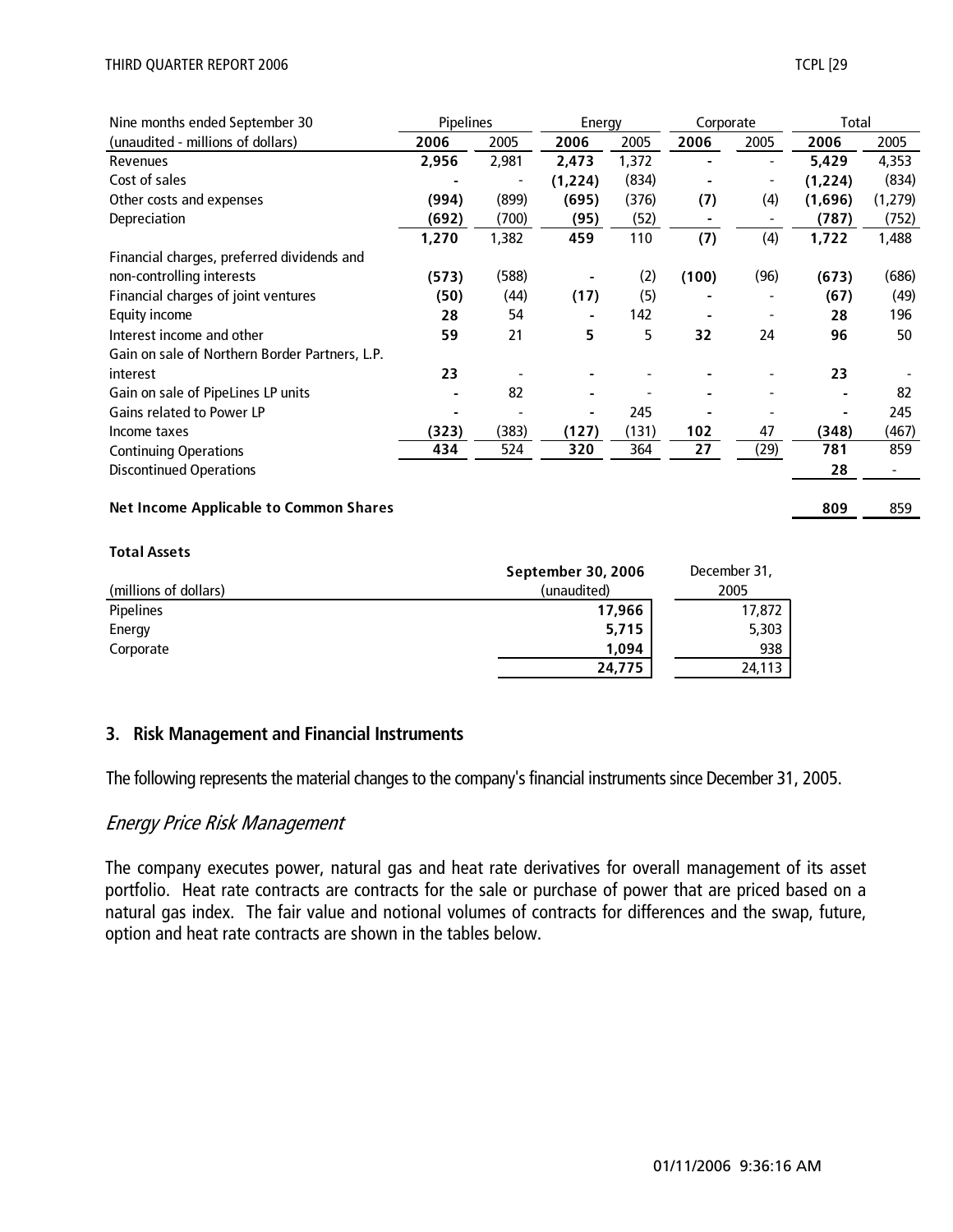#### **Power**

| Asset/(Liability)                                                      |            |             | September 30, 2006 |           | December 31, 2005 |
|------------------------------------------------------------------------|------------|-------------|--------------------|-----------|-------------------|
| (millions of dollars)                                                  |            |             | (unaudited)        |           |                   |
|                                                                        | Accounting |             | Fair               |           | Fair              |
|                                                                        | Treatment  |             | Value              |           | Value             |
|                                                                        |            |             |                    |           |                   |
| Power - swaps and contracts for differences<br>(maturing 2006 to 2011) | Hedge      |             |                    |           | (130)             |
| (maturing 2006 to 2010)                                                | Non-hedge  |             | (89)<br>(6)        |           | 13                |
| Gas - swaps and futures                                                |            |             |                    |           |                   |
| (maturing 2006 to 2016)                                                | Hedge      |             |                    |           | 17                |
| (maturing 2006 to 2008)                                                | Non-hedge  |             | (58)<br>26         |           | (11)              |
|                                                                        |            |             |                    |           |                   |
| <b>Notional Volumes</b>                                                |            |             |                    |           |                   |
| September 30, 2006                                                     |            |             |                    |           |                   |
| (unaudited)                                                            |            | Power (GWh) |                    |           | Gas (Bcf)         |
|                                                                        | Accounting |             |                    |           |                   |
|                                                                        | Treatment  | Purchases   | Sales              | Purchases | Sales             |
| Power - swaps and contracts for                                        |            |             |                    |           |                   |
| differences                                                            |            |             |                    |           |                   |
| (maturing 2006 to 2011)                                                | Hedge      | 4,946       | 11,189             |           |                   |
| (maturing 2006 to 2010)                                                | Non-hedge  | 1,465       | 917                |           |                   |
| Gas - swaps and futures                                                |            |             |                    |           |                   |
| (maturing 2006 to 2016)                                                | Hedge      |             |                    | 81        | 60                |
| (maturing 2006 to 2008)                                                | Non-hedge  |             |                    | 15        | 20                |
| Heat rate contracts                                                    |            |             |                    |           |                   |
| (maturing 2006)                                                        | Non-hedge  |             | 12                 |           |                   |
| <b>Notional Volumes</b>                                                |            |             |                    |           |                   |
| December 31, 2005                                                      |            |             | Power (GWh)        |           | Gas (Bcf)         |
|                                                                        | Accounting |             |                    |           |                   |
|                                                                        | Treatment  | Purchases   | <b>Sales</b>       | Purchases | Sales             |
| Power - swaps and contracts for                                        |            |             |                    |           |                   |
| differences                                                            | Hedge      | 2,566       | 7,780              |           |                   |
|                                                                        | Non-hedge  | 1,332       | 456                |           |                   |
| Gas - swaps and futures                                                | Hedge      |             |                    | 91        | 69                |
|                                                                        | Non-hedge  |             |                    | 15        | 18                |

Certain of the company's joint ventures use power derivatives to manage energy price risk exposures. The company's proportionate share of the fair value of these outstanding power sales derivatives at September 30, 2006 was \$55 million (December 31, 2005 - \$(38) million) and relates to contracts which cover the period 2006 to 2010. The company's proportionate share of the notional sales volumes associated with this exposure at September 30, 2006 was 4,500 GWh (December 31, 2005 – 2,058 GWh).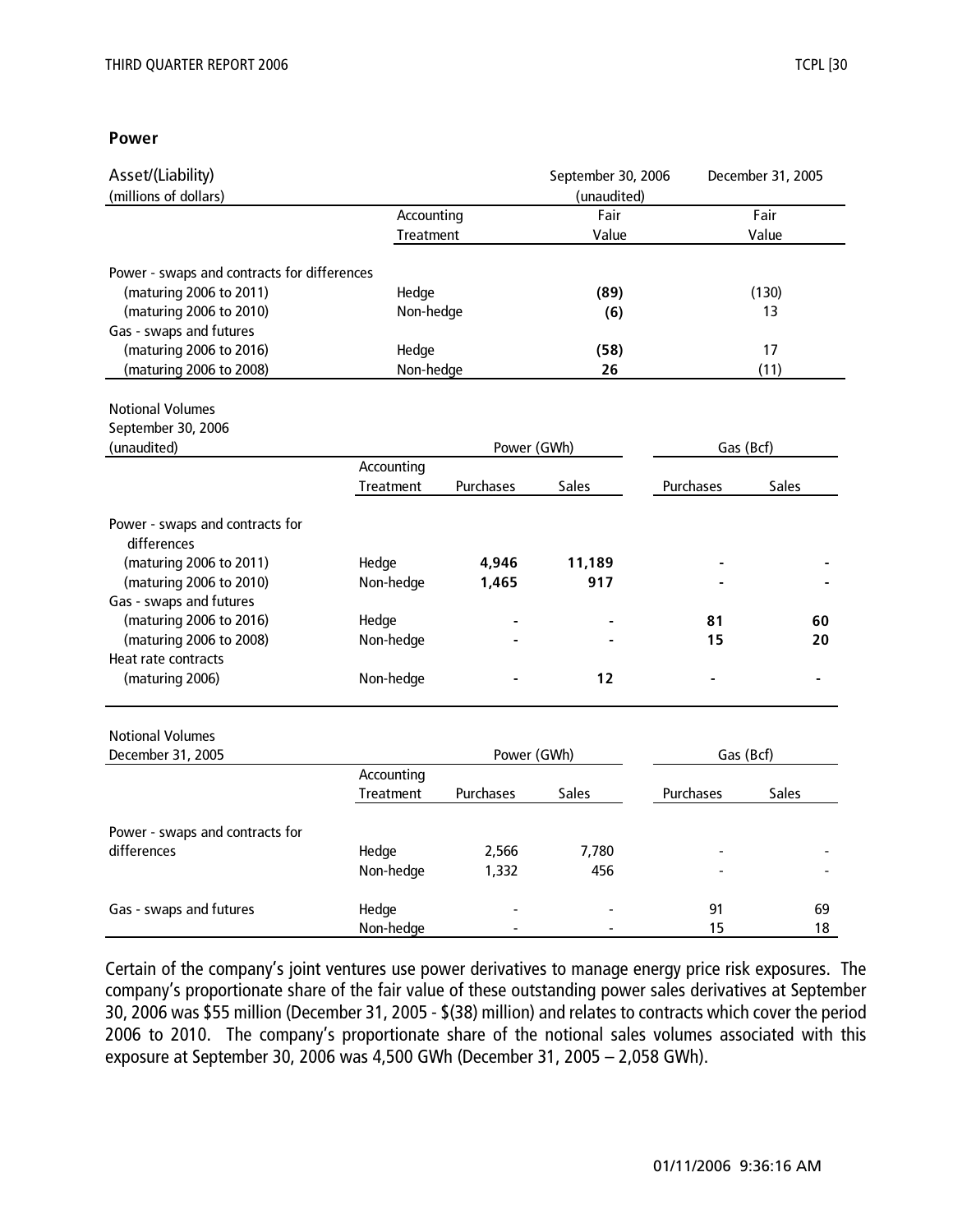## 4. **Long-Term Debt**

In January 2006, the company issued \$300 million of 4.3 per cent medium-term notes due 2011; in March 2006, the company issued US\$500 million of 5.85 per cent senior unsecured notes due 2036; and in October 2006, the company issued \$400 million of 4.65 per cent medium-term notes due October 2016.

In April 2006, TC PipeLines, LP (PipeLines LP) borrowed US\$307 million under its unsecured credit facility to finance the cash portion of the purchase price of its acquisition of an additional 20 per cent interest in Northern Border Pipeline Company (Northern Border). The credit facility has a term of two years and all amounts outstanding will be due and payable on March 31, 2008. Borrowings under the credit facility will bear interest based, at PipeLines LP's election, on the London interbank offered rate or the base rate plus, in either case, an applicable margin.

## **5. Discontinued Operations**

TCPL's net income for the nine months ended September 30, 2006 includes \$28 million of net income from discontinued operations, reflecting settlements received in first quarter 2006 from bankruptcy claims related to TCPL's Gas Marketing business divested in 2001.

## **6. Acquisitions and Dispositions**

In April 2006, PipeLines LP closed its acquisition of an additional 20 per cent general partnership interest in Northern Border for US\$307 million bringing its total general partnership interest to 50 per cent. As part of the transaction, PipeLines LP indirectly assumed approximately US\$120 million of debt of Northern Border. Of the total purchase price, US\$114 million was allocated to goodwill and the remainder was allocated primarily to plant, property and equipment. Northern Border became a jointly controlled entity and TCPL commenced proportionately consolidating its investment in Northern Border on a prospective basis as of April 2006. As part of the transaction, and effective early second quarter 2007, a subsidiary of TCPL will become the operator of Northern Border which is currently operated by a subsidiary of ONEOK Inc. (ONEOK).

Concurrent with this transaction, TCPL closed the sale of its 17.5 per cent general partner interest in Northern Border Partners, L.P. to a subsidiary of ONEOK, for net proceeds of approximately US\$30 million, resulting in an after-tax gain of \$13 million. The net gain was recorded in the Pipelines segment and the company recorded a \$10 million income tax charge, including \$12 million of current income tax expense, on this transaction.

## **7. Income Taxes**

In second quarter 2006, TCPL recorded a \$37 million future income tax benefit (\$23 million in Energy and \$14 million in Corporate) as a result of reductions in Canadian federal and provincial corporate income tax rates enacted in second quarter 2006. In third quarter 2006, TCPL recorded a net income tax benefit of approximately \$75 million on the resolution of certain income tax matters with taxation authorities and changes in estimates during the quarter.